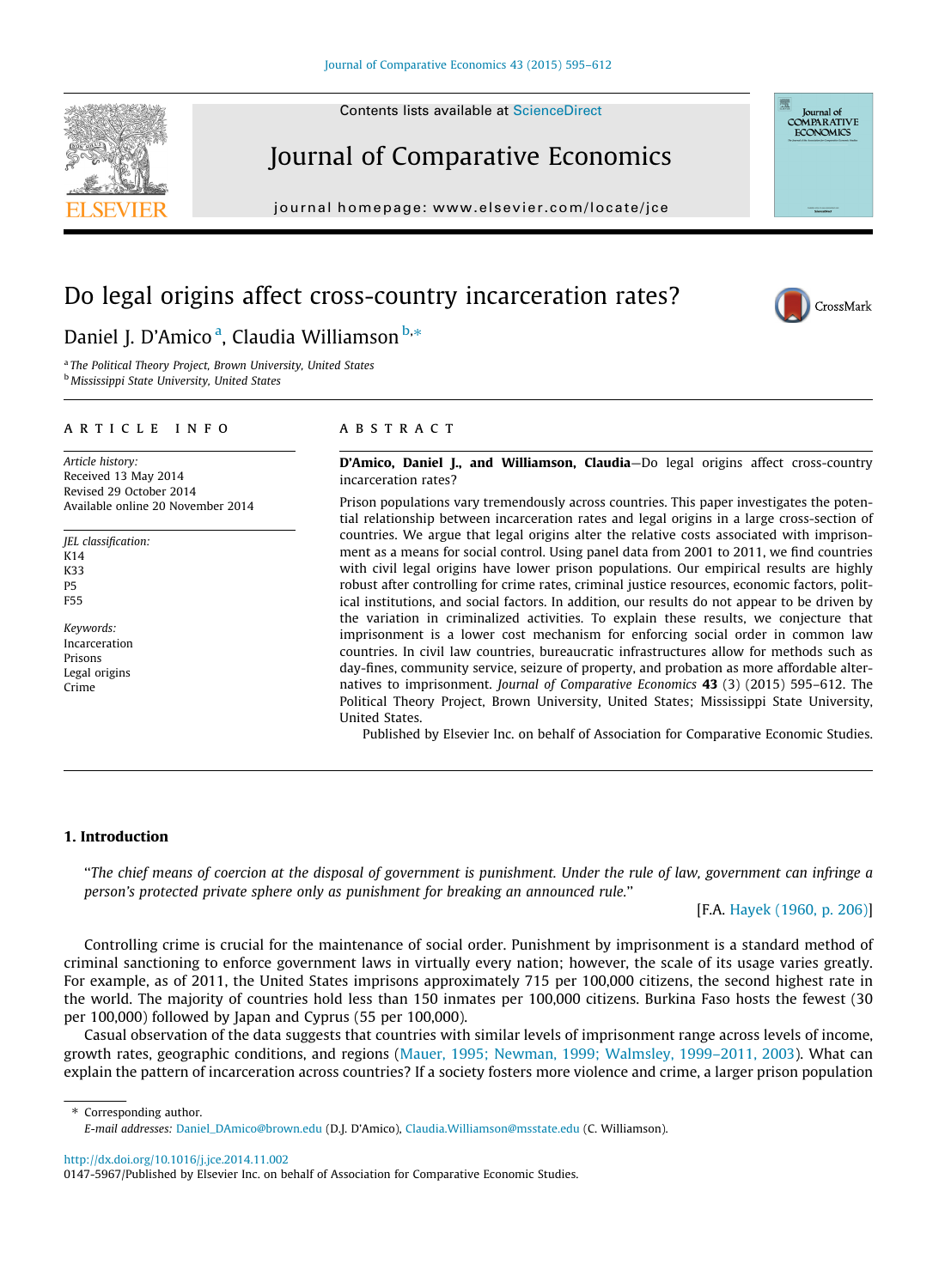might be expected. Also, if a legal system criminalizes more behaviors, greater imprisonment will likely result. In addition, law enforcement may be more effective at catching criminals in certain countries. As such, a nation's legal institutions may provide insight into how incarceration is used to control social disorder differently across countries.

Legal origins represent how a nation's legal processes are organized based on different historical experiences, specifically whether a nation was founded or colonized by English common law or French, German, or Scandinavian civil law. Starting with [La Porta et al. \(1997, 1998\)](#page-17-0) an extensive body of work illustrates that common law countries harbor financial and economic institutions more conducive to property rights, capital accumulation, trade, the freedom of contract, and foreign investment (see: [Acemoglu et al., 2001; Glaeser and Shleifer, 2002; La Porta et al., 2008](#page-16-0) for thorough surveys). Collectively, these findings suggest that common law nations have less hierarchical regulations and more market-oriented processes of social control relative to civil law.

Legal origins also relate to social outcomes beyond the financial and economic realm such as military conscription [\(Mulligan and Shleifer, 2005a\)](#page-17-0) and government ownership of media [\(Djankov et al., 2003a](#page-16-0)). Additional works show correlation with legal origins and the extent of regulation effecting start-up firms, labor markets, and doing business more gen-erally ([Djankov et al., 2002; Botero et al., 2004; Mulligan and Shleifer, 2005b\)](#page-16-0), as well as the organizational features of government courts and judicial checks and balances ([Djankov et al., 2003b, 2008; La Porta et al., 2004\)](#page-16-0).

In this paper, we aim to explain how legal origins may shape outcomes for criminal punishment, specifically the use of incarceration. To do so, we collect incarceration rates for a large cross section of countries from 2001 to 2011. Our investigation shows that countries with lower prison populations have civil legal origins. A country colonized by English common law as opposed to French, German, or Scandinavian civil law appears to host more imprisonment per capita. Specifically, civil law is associated with smaller prison populations ranging from approximately 144 (French), 109 (German), and 185 (Scandinavian) fewer inmates per 100,000 citizens than common law.<sup>1</sup> This result remains highly robust after controlling for crime rates, criminal justice resources, economic factors, political institutions, and social factors. In addition, our results do not appear to be driven by the variation in criminalizing different activities such as drugs. Our findings hold when we examine the incarceration of total prisoners and non-drug related prisoners.

At first our findings seem at odds with the body of work surrounding legal origins. Common law countries have less regulated economic, financial, and social outcomes compared to civil law. For example, [La Porta et al. \(2008\)](#page-17-0) write, ''[i]n all these spheres [currently researched], civil law is associated with a heavier hand of government ownership and regulation than common law (286).'' However, in our study it is civil law that hosts less governmental incarceration. To explain this apparent contradiction, we conjecture that imprisonment is likely a lower cost way for deterring crime, punishing lawbreakers, and controlling social disorder in common law countries; whereas civil law countries rely more affordably on bureaucratic methods such as day-fines, community service, seizure of property, loss of driving rights, psychiatric treatment, drug rehabilitation, and probation.<sup>2</sup>

The basis for this argument can be found in  $Djankov$  et al. (2003c) where they model the institutional possibilities of a country as an optimization of social order. The costs of private disorder are weighed against dictatorship given a nation's unique social circumstance. ''[Private] [d]isorder refers to the risk to individuals and their property of private expropriation in such forms as banditry, murder, theft, violation of agreements, torts, or monopoly pricing (p. 598)." Furthermore, [Glaeser](#page-16-0) [and Shleifer \(2002, p. 1196\)](#page-16-0) write, ''[p]eople demand a dictatorship when they fear a dictator less than they fear each other [\(Olson, 1993; Grossman, 2002\)](#page-17-0).'' In reaction to their respective levels of private disorder a country's government can implement ''market discipline, private legal action through courts, public enforcement through regulation, and state ownership [\(Djankov et al., 2003c, p. 598\)](#page-16-0),'' with each representing a marginal increase in state power and greater reliance on government institutions.<sup>3</sup>

Within this model, legal origins represent alternative frameworks for responding to private disorder. [Glaeser and Shleifer](#page-16-0) [\(2002\)](#page-16-0) suggest the early, more-peaceable social climate of England allowed greater reliance on private adjudication mechanisms as opposed to the hierarchical controls needed to fend off greater disorder amidst the French revolution. As early as the twelfth and thirteenth centuries, France aimed to bureaucratically unify and control its territory. England was more decentralized and relied upon competitive lay judges and trials by jury ([Dawson, 1960; Berman, 1983; Damaska, 1986](#page-16-0)). Hence, the civil legal tradition tends to have more centrally enforced and formally defined legal rules regarding financial and economic procedures than common law. [La Porta et al. \(2008, pp. 305–6\)](#page-17-0) emphasize how different legal origin histories created unique opportunities and consequences for legal adaptations and subsequent policy trends.<sup>4</sup>

Given the greater prominence of bureaucratic institutions throughout civil law countries, alternative forms of punishment enforced through bureaucracies may substitute for imprisonment. This includes day-fines, community service, seizure of property, loss of driving rights, psychiatric treatment, drug rehabilitation, and probation. In civil law countries, these

Calculations are based on the average coefficients in [Table 3](#page-6-0).

 $<sup>2</sup>$  This perspective complements a variety of theoretical and empirical accounts for cross national prison populations highlighting the inverse relationship</sup> between social welfare spending and incarceration. See: [Beckett and Western \(2001\), Garland \(2001\), Lacey \(2008, 2012\), Harcourt \(2011\), Cavadino and](#page-16-0) [Dignan \(2006a, 2006b\)](#page-16-0).

 $3 \text{ }$  [Leeson \(2008a, 2008b, 2009\)](#page-17-0) argue self-enforcing exchange is more durable than commonly recognized and at least possible in some larger heterogeneous cases.

<sup>&</sup>lt;sup>4</sup> The distinctive criminal legal sphere of the common law developed relatively late in legal history between the sixteenth and nineteenth centuries with a greater role of government authority therein compared to economic and financial spheres [\(Berman 1983, 2001, pp. 306–29](#page-16-0)).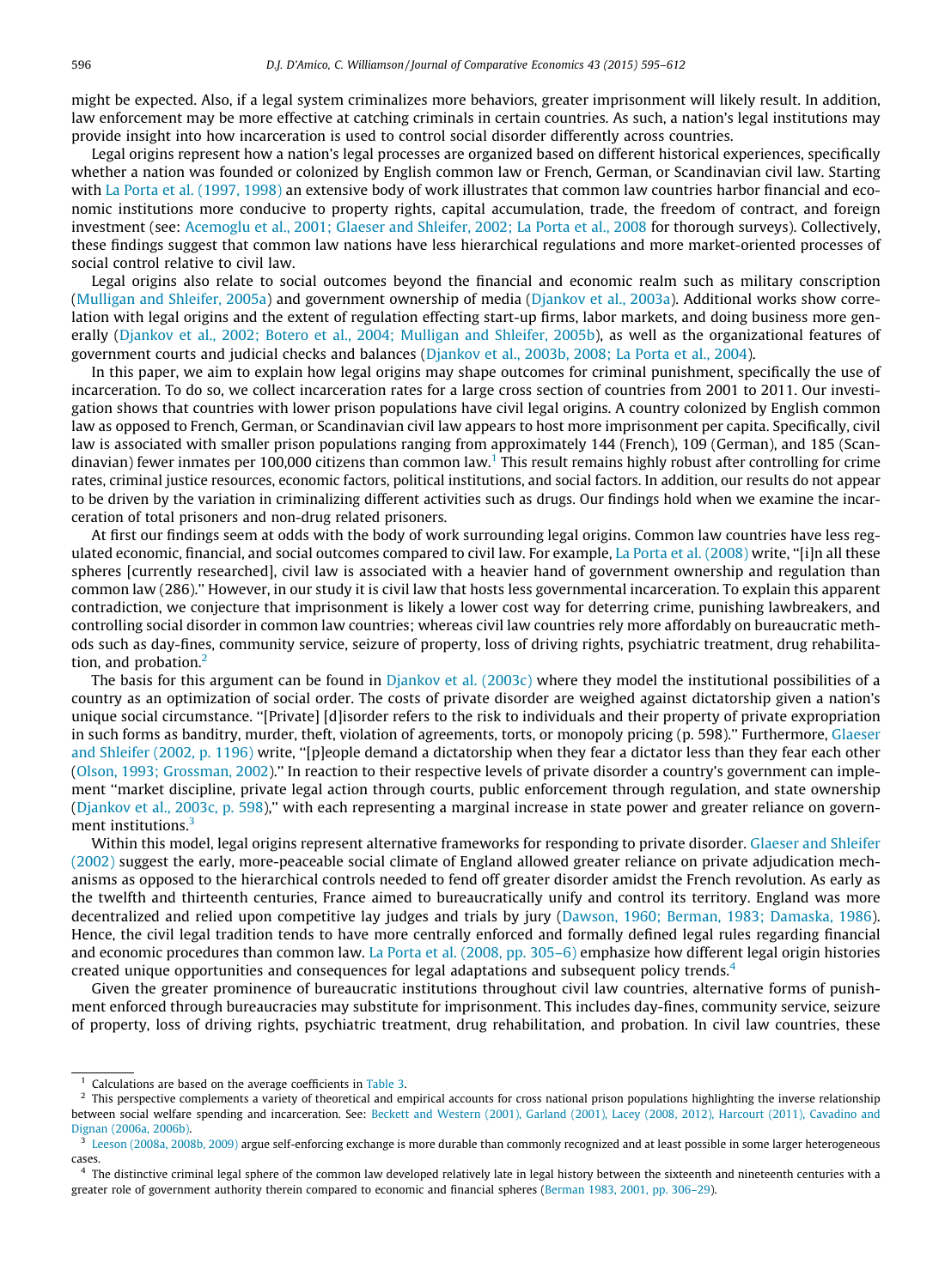<span id="page-2-0"></span>Legal origins, crime and incarceration.

| Dependent<br>variables | Panel A: Crime rates |                      | Panel B: Criminal<br>justice |                        | Panel C: Criminal enforcement |              |                |                  |                          |                |
|------------------------|----------------------|----------------------|------------------------------|------------------------|-------------------------------|--------------|----------------|------------------|--------------------------|----------------|
|                        | Theft                | Homicide             | Drugs                        | Police                 | Judges                        | Prosecuted   | Convicted      | Convict.<br>Rate | Drug<br>Convict.<br>Rate | Prison<br>Pop. |
| French                 | $-175.76$            | $-2.03$              | $-89.79$ ***                 | 26.35                  | $8.75***$                     | $-494.96$    | $-1405.94$ *** | $-0.12$          | $-32.30$                 | $-143.46$      |
|                        | (97.765)             | (1.205)              | (19.154)                     | (21.016)               | (0.848)                       | (259.567)    | (312.654)      | (0.724)          | (15.902)                 | (25.435)       |
| German                 | $-66.32$             | $-5.74$ <sup>*</sup> | $-60.74$ <sup>*</sup>        | $-42.47$               | 18.99                         | $-591.33$ ** | $-1576.11$     | $-1.56$          | $-32.35$                 | $-133.84$      |
|                        | (88.307)             | (0.938)              | (23.203)                     | (22.320)               | (1.279)                       | (272.008)    | (306.673)      | (0.793)          | (17.049)                 | (25.073)       |
| Scan.                  | 1523.49              | $-4.88$              | 259.78                       | $-191.24$              | 8.07                          | 863.04       | $-483.31$      | $-1.12$          | 30.32                    | $-233.51$      |
|                        | (207.802)            | (0.899)              | (44.303)                     | (23.680)               | (0.603)                       | (574.716)    | (398.832)      | (1.071)          | (33.318)                 | (22.957)       |
| Log gdp pc             | 489.65               | $-3.62$              | 58.50                        | 53.99                  | $3.04$ <sup>**</sup>          | 429.79***    | 171.86         | $-0.46$          | 16.79                    | $-13.85$       |
|                        | (41.859)             | (0.457)              | (7.157)                      | (7.819)                | (0.474)                       | (73.233)     | (49.188)       | (0.613)          | (3.730)                  | (7.308)        |
| Constant               | $-3672.64$ ***       | 44.59                | $-396.93$                    | $-189.07$ <sup>*</sup> | $-25.28$                      | $-2575.60$   | 526.05         | 6.87             | $-104.90$ <sup>*</sup>   | 445.80         |
|                        | (393.718)            | (4.860)              | (61.764)                     | (70.322)               | (4.814)                       | (601.690)    | (546.394)      | (5.808)          | (43.485)                 | (81.014)       |
| Observ.                | 677                  | 665                  | 392                          | 596                    | 523                           | 505          | 522            | 406              | 60                       | 760            |
| Overall $R^2$          | 0.38                 | 0.15                 | 0.45                         | 0.11                   | 0.33                          | 0.11         | 0.15           | 0.01             | 0.33                     | 0.12           |

Notes: Pooled OLS model with robust clustered (by country) standard errors in parentheses.

See [Appendix A](#page-13-0) for all variable description.

 $\binom{p}{1}$  p < 0.1.

 $p < 0.05$ .

\*\*\*  $p < 0.01$ .

alternative penalties are, on the margin, more affordable and can be more easily monitored and publically administered than under the common law.<sup>5</sup> Although, incarceration represents a relatively formalized technique of legal punishment, it may carry higher perceived benefits and lower marginal costs under common compared to civil law [\(Djankov et al., 2008, p. 437](#page-16-0)). In other words, different organizational structures across legal origins shape the relative costs and benefits of incarceration. Without extensive bureaucracies already in place, common law territories opt for more severe and codified penalties via imprisonment over civil law countries.

The observed relationship between common law and prison populations might be explained by multiple arguments. For example, economic performance could drive the level of incarceration. Higher incomes may foster incentives for criminal behavior through inequality or social disruption [\(Rusche and Kirchheimer, 1939; Foucault, 1975; Wilkins,](#page-17-0) [1991; Wacquant, 1999, 2001; De Giorgi, 2006\)](#page-17-0). Also, wealthier countries can afford to imprison criminals ([Levitt,](#page-17-0) [1998; Kessler and Levitt, 1999](#page-17-0)). In contrast, a wealthier country can afford to develop rules and enforcement mechanisms to deter criminal activity reducing the need to incarcerate [\(Kleiman, 2009\)](#page-16-0). In addition, the effectiveness of the court system determines the ease of both prosecution and conviction. This could affect both sentencing policies and the use of imprisonment.

To address these concerns, we present basic preliminary results examining the differences between civil and common law countries in crime rates, criminal justice resources, and criminal enforcement. We also examine the relationship between legal origins with drug offenses and drug conviction rates. This is done to minimize concerns that common law countries criminalize more activities thus driving higher incarceration. We present these results in Table 1 below. For each specification, we use a pooled OLS model and control for French, German, and Scandinavian legal origins as well as log GDP per capita.

In panel A, our dependent variables are types of crime rates. We use homicide rate (per 100,000), theft (per 100,000), and the number of drug offences (per 100,000). As illustrated in columns (1)–(3), there is no systematic evidence that, on average, civil law countries have lower crime rates. Homicide rates are significantly lower in civil law countries. Scandinavian countries have a strong positive association with theft and drug offences, while French countries have significantly lower thefts and drug offences. German countries have a negative and significant relationship with drug offences. Income per capita does not consistently predict crime. It is positively and significantly related to theft and drug offences but negatively related to homicide rates.

In Panel B, we measure criminal justice resources with the number of judges (per 100,000) and the number of police (per 100,000). German and Scandinavian countries have significantly fewer police. All civil law countries have significantly more judges, consistent with legal origins theory. Income per capita positively and significantly relates to both judges and police as wealthier countries can afford to hire more judges and police.

<sup>5</sup> The country reports for France ([Borricand, 1993\)](#page-16-0), Germany ([Aronowitz, 1993\)](#page-16-0), Sweden [\(Wikstrom and Dolmen, 1993](#page-17-0)), and Finland [\(Joutsen, 1993](#page-16-0)), compiled as part of the World Fact Book of Criminal Justice Systems [\(Newman et al., 2002\)](#page-17-0), list the following as alternative penalties to imprisonment: fines, seizure of property, closing down of establishments, and community service (France), day-fines based upon the offender's income, instruction, declaration of guilt without imposition, community service and probation (Germany), psychiatric treatment, probation, community service, treatment within the social services, and fines (Sweden), day-fines and community service (Finland).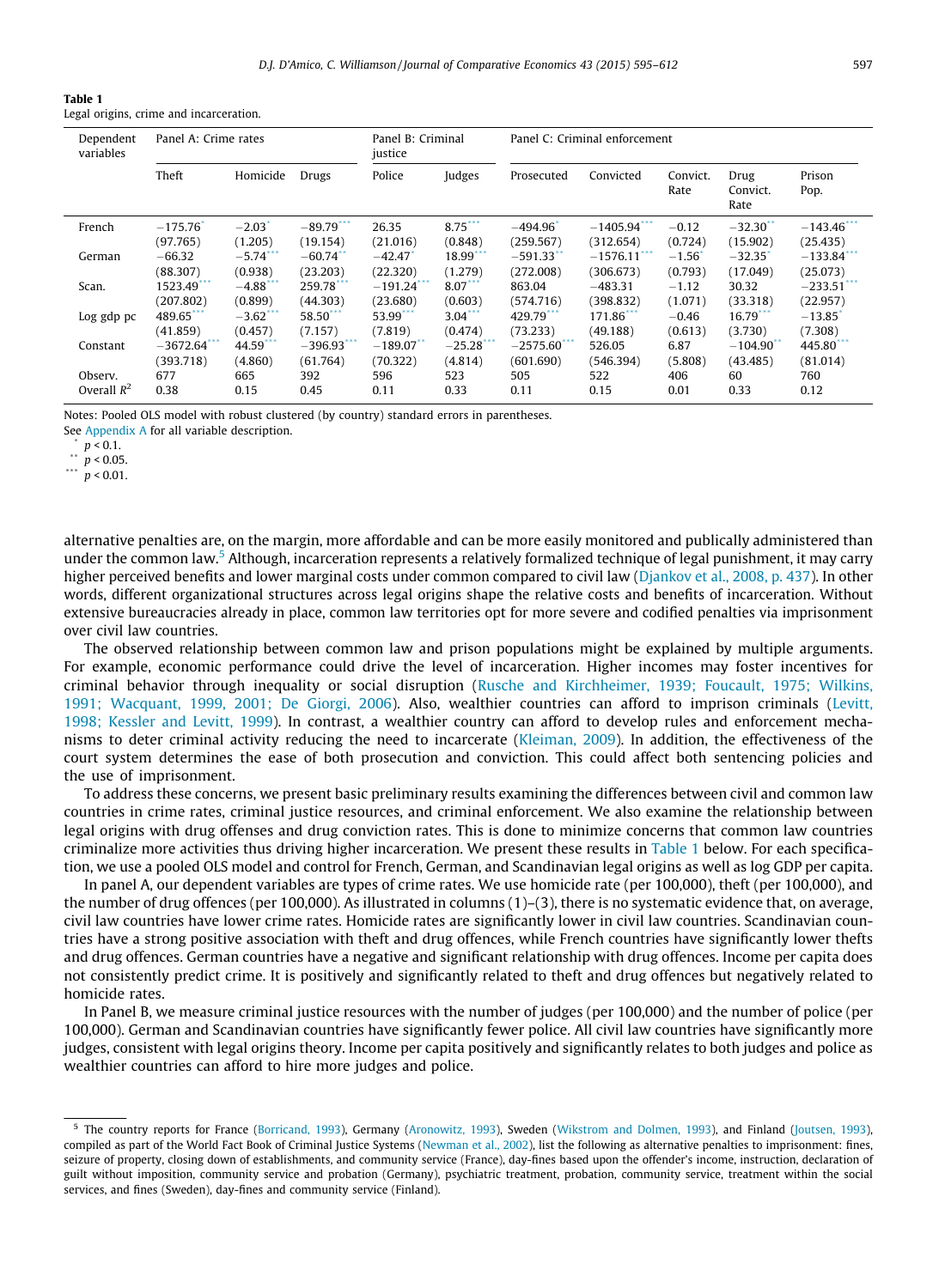Lastly, in Panel C, we proxy for criminal punishment by the number prosecuted per 100,000, convicted per 100,000, the conviction rate (measured as conviction per prosecution), the drug conviction rate, and our main variable of interest, the incarceration rate per 100,000. An interesting result emerges—civil legal origins are not consistently related to any other criminal enforcement measure but incarceration. French and German countries prosecute and convict significantly less individuals. Only German countries have significantly lower overall conviction rates, while both French and German countries have fewer drug convictions.<sup>6</sup> The last column shows that all three civil legal origins are negatively and significantly correlated with prison population rates. French legal nations have smaller prison populations by approximately 143 inmates (per 100,000), German by about 133 (per 100,000), and Scandinavian by approximately 233 (per 100,000). Income per capita is negative and significant.

Collectively, these results provide support for our core thesis that common law countries rely on incarceration more than civil law countries for reasons other than differences in crime, criminal justice resources, and the ability to prosecute or convict criminals. In fact, there are no systematic differences between the convictions of criminals across civil law countries. The only significant difference is the manner in which criminals are punished. We provide additional support for this relationship in the empirical section below.

Investigations of the potential relationships between diverse legal institutions and prison outcomes are limited (see: [Cavadino and Dignan, 2006a, pp. 3–30; Brodeur, 2007; Lacey, 2008, pp. 3–55; 2012](#page-16-0) for thorough surveys).<sup>7</sup> We narrow this gap by drawing from the legal origins literature. First, we offer theoretical insight arguing that the alternative frameworks for reacting to social disorder represented by legal origins shape the costs and benefits of incarceration. Second, we trace the influence of legal origins beyond the financial and economic spheres. Given that imprisonment is a primary means of criminal punishment and regulatory compliance around the world, recognizing the institutional sources of different incarceration rates may be central to understanding how legal origins and historical experiences shape institutions more generally.

## 2. Empirical strategy and data description

We implement pooled OLS<sup>8</sup> analysis on an unbalanced panel from 2001 to 2011 using 113 countries, as data is not available for most countries across every year.<sup>9</sup> This is a common issue when analyzing cross-country data [\(Acemoglu et al., 2001, 2002;](#page-16-0) [Soares, 2004a, 2004b; La Porta et al., 2008](#page-16-0)).<sup>10</sup> We use pooled OLS over random effects given its simplicity and straightforward assumptions. However, we rerun all regressions presented in the following tables below using a random effects model. These results can be found in the online Appendix. The results are unchanged.

Due to the limited nature of the data, we recognize potential reverse causality and endogeneity; therefore, we emphasize the difficulty in claiming strong causal inferences. We seek to provide preliminary explanation for our observations consis-tent with previous works surrounding legal origins.<sup>11</sup> [Appendix A](#page-13-0) provides a detailed list of all variables including data and source information. [Appendix B](#page-15-0) lists all countries included in the analysis. We briefly summarize our variables below.

To measure incarceration rates (our dependent variable), we rely on the [United Nations Office on Drug and Crime](#page-17-0) [\(UNODC\)](#page-17-0) Survey on Crime Trends and the Operations of Criminal Justice Systems.12 Prison population is measured as total persons held in penal institutions per 100,000 inhabitants.

A country's legal origin is measured by its respective tradition using dummy variables classified as English, German, French, or Scandinavian. The data is collected from [La Porta et al. \(2008\)](#page-17-0). This most recent classification no longer distinguishes legal origins by socialist tradition. Instead, former socialist countries are reclassified as either German or French according to the main historical influence on their new legal system. For example, Russia is classified as having French legal

 $6\,$  We note that in the random effects model, as shown in the online Appendix Table 1, there is no significant relationship between any measure of civil law and conviction rates including drug crimes.

 $^7$  In a sample of the 100 wealthiest nations using OLS techniques, [Ruddell \(2005\)](#page-17-0) finds similar correlation between imprisonment and common legal origin, represented by [Newman's \(1999\)](#page-17-0) dummy variables. [Greenberg and West \(2008\)](#page-16-0) find correlation between common law (as measured by [Mukherjee and Reichel](#page-17-0) [1999](#page-17-0)) and the death penalty. In an online working paper, [Spamann \(2008 unpublished\)](#page-17-0) investigates the relationship between legal origins and prison populations. The sample includes 214 observations for a single year where his main correlation with legal origins is similar to ours.

Standard errors are clustered by country.

<sup>&</sup>lt;sup>9</sup> Prison population for a small subset of countries is available before 2001. However, we choose 2001 as our starting point due to the much larger number of countries that are included.

<sup>&</sup>lt;sup>10</sup> Most studies analyzing international incarceration rates limit their analysis to advanced democracies or OECD countries. [Sutton \(2004\)](#page-17-0) performs pooled regression from 15 nations over a 30-year period finding literate, developed, non-socialist but leftist democracies are less likely to have the death penalty.

 $11$  Some research contests the meaningfulness of the legal origins categories [\(Graff, 2008; Helland and Klick, 2011](#page-16-0)). Others question the exogenous nature of legal origins as colonial strategies differed across English common law and French civil traditions [\(Klerman et al., 2011; Dari-Mattiacci and Guerriero, 2011\)](#page-16-0). Similarly, [Spamann \(2010\)](#page-17-0) finds ''no systematic difference in the complexity, formalism, duration, or cost of procedure in courts of first instance (149).'' [Guerriero \(2011\)](#page-16-0) argues legal origins are proxies for the weakness of democracy and cultural heterogeneity but agrees that institutional forms related to economic performance are slow changing and historically shaped. We do not believe these criticisms are of concern for our analysis as our investigation depends only upon the slow changing and historically embedded nature of institutional differences. In addition, legal origins seem relatively exogenous compared to contemporary penal policies and prison population outcomes regardless of colonial strategies.

 $12$  Objective national measures of crime and punishment for comparative purposes are difficult to obtain as various regimes criminalize different behaviors ([Newman, 1999](#page-17-0)), sometimes produce unreliable reports [\(Soares, 2004a, 2004b\)](#page-17-0), and use alternative punitive techniques ([Reichel, 2002\)](#page-17-0). Most researchers admit some incommensurability of prison rates as an indicator of general severity across legal regimes [\(Pease, 1992, 1994\)](#page-17-0). China for example, executes a greater number for more menial violations than the United States. Despite such challenges, incarceration rates have proven useful and remain the best measures available of criminal punishment by detainment.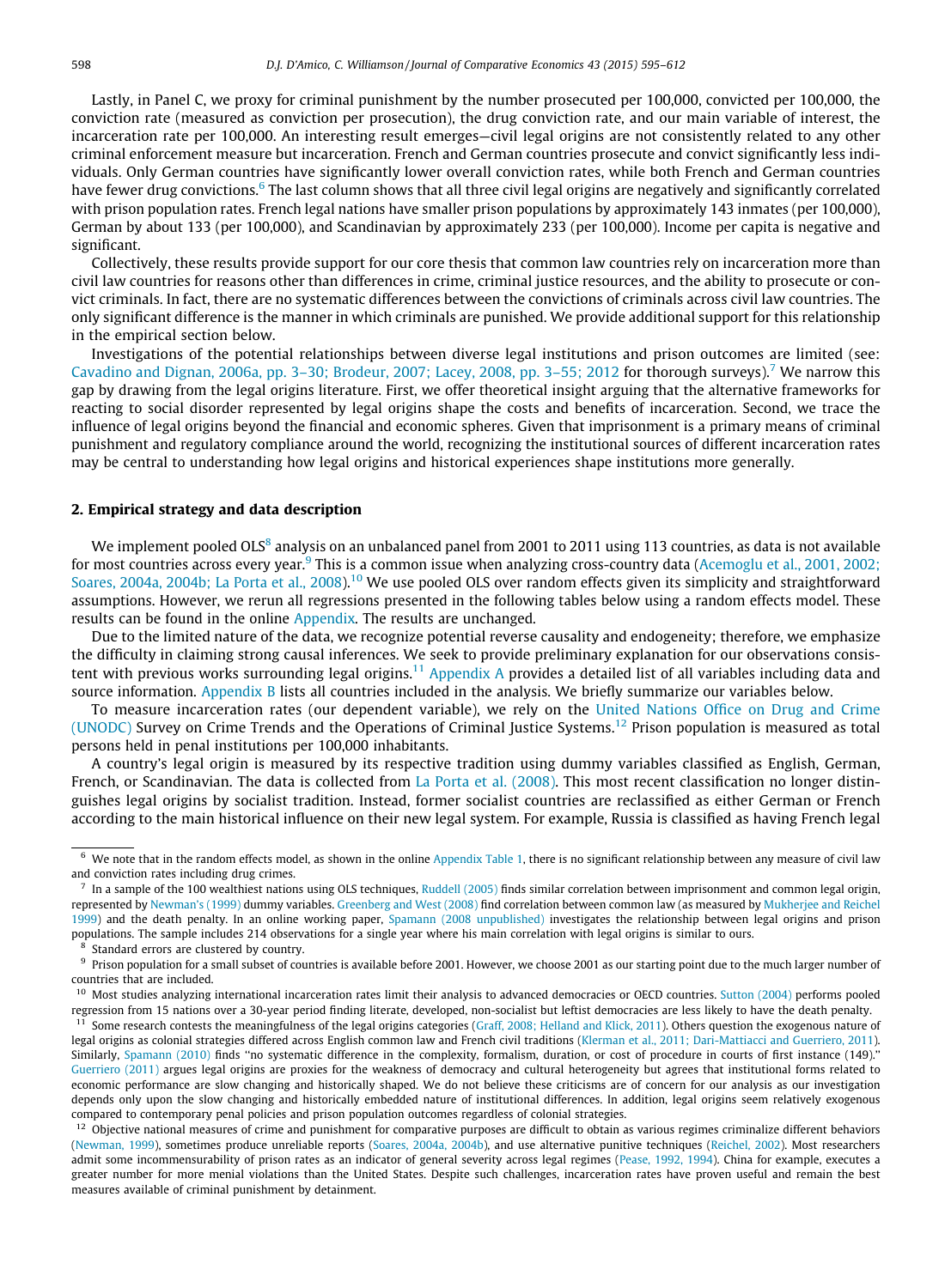<span id="page-4-0"></span>

| в<br>n<br>ı<br>٠<br>× |  |
|-----------------------|--|
|-----------------------|--|

| Summary statistics. |  |
|---------------------|--|
|---------------------|--|

| Variable            |        | Panel A: Panel summary statistics |         |          |         | Panel B: Mean by legal origins |        |        |        |
|---------------------|--------|-----------------------------------|---------|----------|---------|--------------------------------|--------|--------|--------|
|                     | Observ | Mean                              | Std Dev | Min      | Max     | English                        | French | German | Scan.  |
| Prison Pop Rate     | 771    | 199.44                            | 198.84  | 27.09    | 2901    | 281.95                         | 158.50 | 180.11 | 63.93  |
| English             | 771    | 0.25                              | 0.43    | 0.00     | 1.00    | 1.00                           | 0.00   | 0.00   | 0.00   |
| French              | 771    | 0.46                              | 0.50    | 0.00     | 1.00    | 0.00                           | 1.00   | 0.00   | 0.00   |
| German              | 771    | 0.23                              | 0.42    | 0.00     | 1.00    | 0.00                           | 0.00   | 1.00   | 0.00   |
| Scan                | 771    | 0.07                              | 0.25    | 0.00     | 1.00    | 0.00                           | 0.00   | 0.00   | 1.00   |
| Log GDP pc          | 760    | 9.63                              | 1.03    | 6.53     | 11.75   | 9.38                           | 9.23   | 9.77   | 10.67  |
| Homicide            | 674    | 6.84                              | 11.06   | 0.00     | 91.40   | 12.46                          | 9.83   | 3.08   | 1.14   |
| Theft               | 686    | 1095.5                            | 1193.3  | 0.91     | 9295    | 973.49                         | 644.68 | 1019.8 | 3007.3 |
| Safe Alone          | 674    | 61.59                             | 14.90   | 27.60    | 94.40   | 64.44                          | 57.19  | 60.96  | 78.11  |
| Assaulted           | 676    | 5.58                              | 4.12    | 1.00     | 28.00   | 6.60                           | 7.46   | 3.65   | 3.19   |
| Property Stolen     | 676    | 13.28                             | 6.06    | 3.20     | 43.00   | 15.63                          | 14.11  | 11.54  | 11.44  |
| Judges              | 525    | 14.42                             | 11.70   | 0.19     | 59.59   | 5.92                           | 11.53  | 21.46  | 15.17  |
| Police              | 601    | 322.59                            | 180.10  | 10.70    | 17656   | 347.26                         | 341.13 | 314.70 | 196.79 |
| Drugs               | 398    | 138.88                            | 187.09  | 0.12     | 891.74  | 133.41                         | 67.51  | 108.39 | 490.42 |
| Growth              | 771    | 3.74                              | 4.62    | $-17.96$ | 34.50   | 2.85                           | 4.54   | 4.08   | 1.85   |
| Unemp               | 763    | 8.59                              | 5.45    | 0.40     | 37.30   | 9.00                           | 8.90   | 9.81   | 5.40   |
| Male LF Part.       | 771    | 72.35                             | 7.82    | 44.90    | 95.30   | 76.53                          | 74.65  | 66.83  | 71.13  |
| <b>EFW</b>          | 666    | 7.15                              | 0.89    | 2.88     | 9.07    | 7.09                           | 6.79   | 7.20   | 7.73   |
| Urban               | 771    | 0.66                              | 0.20    | 0.10     | 1.00    | 0.55                           | 0.64   | 0.65   | 0.85   |
| Arms imports        | 545    | 16.07                             | 40.79   | 0.00     | 522.79  | 35.29                          | 7.40   | 7.84   | 29.12  |
| Polity2             | 719    | 6.62                              | 5.37    | $-10.00$ | 10.00   | 4.33                           | 4.55   | 7.25   | 10.00  |
| Voice               | 711    | 0.79                              | 0.20    | 0.00     | 1.00    | 0.72                           | 0.69   | 0.84   | 0.99   |
| Political Stab.     | 711    | 0.76                              | 0.09    | 0.46     | 0.98    | 0.72                           | 0.74   | 0.77   | 0.83   |
| Rule of Law         | 711    | 0.70                              | 0.21    | 0.08     | 1.00    | 0.66                           | 0.61   | 0.73   | 1.00   |
| Corruption          | 711    | 0.51                              | 0.22    | 0.00     | 1.00    | 0.48                           | 0.41   | 0.47   | 0.90   |
| Communism           | 616    | 0.18                              | 0.29    | 0.00     | 0.83    | 0.00                           | 0.16   | 0.45   | 0.00   |
| Jud. Indepd.        | 324    | 0.81                              | 0.26    | 0.00     | 1.00    | 0.94                           | 0.65   | 0.78   | 1.00   |
| Death Penalty       | 643    | 0.36                              | 0.48    | 0.00     | 1.00    | 0.68                           | 0.38   | 0.24   | 0.00   |
| Protestant          | 637    | 14.51                             | 26.24   | 0.00     | 97.80   | 12.26                          | 1.52   | 13.08  | 90.22  |
| Catholic            | 637    | 37.76                             | 38.74   | 0.00     | 97.30   | 21.88                          | 47.12  | 31.71  | 0.62   |
| Education           | 683    | 103.46                            | 7.58    | 67.66    | 139.16  | 104.88                         | 104.50 | 102.84 | 99.79  |
| Ethnic Frac         | 637    | 0.34                              | 0.23    | 0.00     | 0.93    | 0.43                           | 0.41   | 0.32   | 0.08   |
| Lang. Frac          | 628    | 0.31                              | 0.23    | 0.00     | 0.92    | 0.44                           | 0.32   | 0.30   | 0.12   |
| Relig. Frac         | 637    | 0.40                              | 0.23    | 0.00     | 0.86    | 0.49                           | 0.31   | 0.52   | 0.22   |
| Trust               | 586    | 27.86                             | 13.81   | 6.90     | 63.77   | 30.24                          | 20.71  | 26.54  | 56.35  |
| Prefer Prison       | 292    | 32.93                             | 16.52   | 10.00    | 76.00   | 48.28                          | 33.99  | 30.96  | 20.14  |
| Nondrug Prison Rate | 410    | 134.15                            | 105.88  | 25.74    | 562.27  | 167.15                         | 132.77 | 159.51 | 49.01  |
| Drug Prison Rate    | 410    | 35.00                             | 62.75   | 4.01     | 402.91  | 69.51                          | 31.09  | 15.72  | 14.93  |
| Drug Prison Ratio   | 410    | 0.19                              | 0.12    | 0.02     | 0.58    | 0.22                           | 0.21   | 0.11   | 0.24   |
| GDP per capita      | 760    | 23,057                            | 19,649  | 688      | 126,818 | 22,203                         | 18,021 | 20,660 | 43,880 |

origin. Of the 24 former socialist countries in our sample, 11 have French and 13 have German origin. The empirical model specifications include French, German, and Scandinavian legal origins omitting English legal origin ([Djankov et al., 2008; La](#page-16-0) [Porta et al., 2008](#page-16-0)).

In addition to legal origins, all specifications control for income per capita measured by log gross domestic product per capita (PPP, constant 2011 international dollar) collected from [World Development Indicators \(2014\).](#page-17-0)

We control for actual crime rates, including theft and homicide, as more crime could relate to higher incarceration rates. We also include the number of drug offences. All crime variables are collected from UNODC statistics and measured per 100,000 persons. In addition, we include three measures from Gallup WorldPoll to capture perceptions of crime. First, we include the percentage of respondents who feel safe walking alone. The second captures those who have personally had, or have a household member who has had, money or property stolen in the past twelve months. We also include the percentage of individuals reported being assaulted or mugged in the past twelve months. Lastly, we include two criminal justice measures, the number of police and the number of judges, per 100,000 (also collected from UNODC).

We also include a variety of economic and political variables to minimize omitted variable bias. Standard economic controls include economic growth, unemployment rates, male labor force participation, percent urban population, and arms imports (collected from [World Development Indicators, 2014\)](#page-17-0). We include a measure of economic freedom to control for economic institutions ([Gwartney et al., 2013\)](#page-16-0).

Next, we introduce a variety of measures to capture the quality and type of political institutions. Four measures come from the [Worldwide Governance Indicators \(2013\)](#page-17-0) including voice and accountability, political stability, rule of law, and control of corruption. We also include a variable that captures a country's history with communism [\(Barro and McCleary, 2003](#page-16-0)). Lastly, judicial independence is included [\(La Porta et al., 2004](#page-17-0)).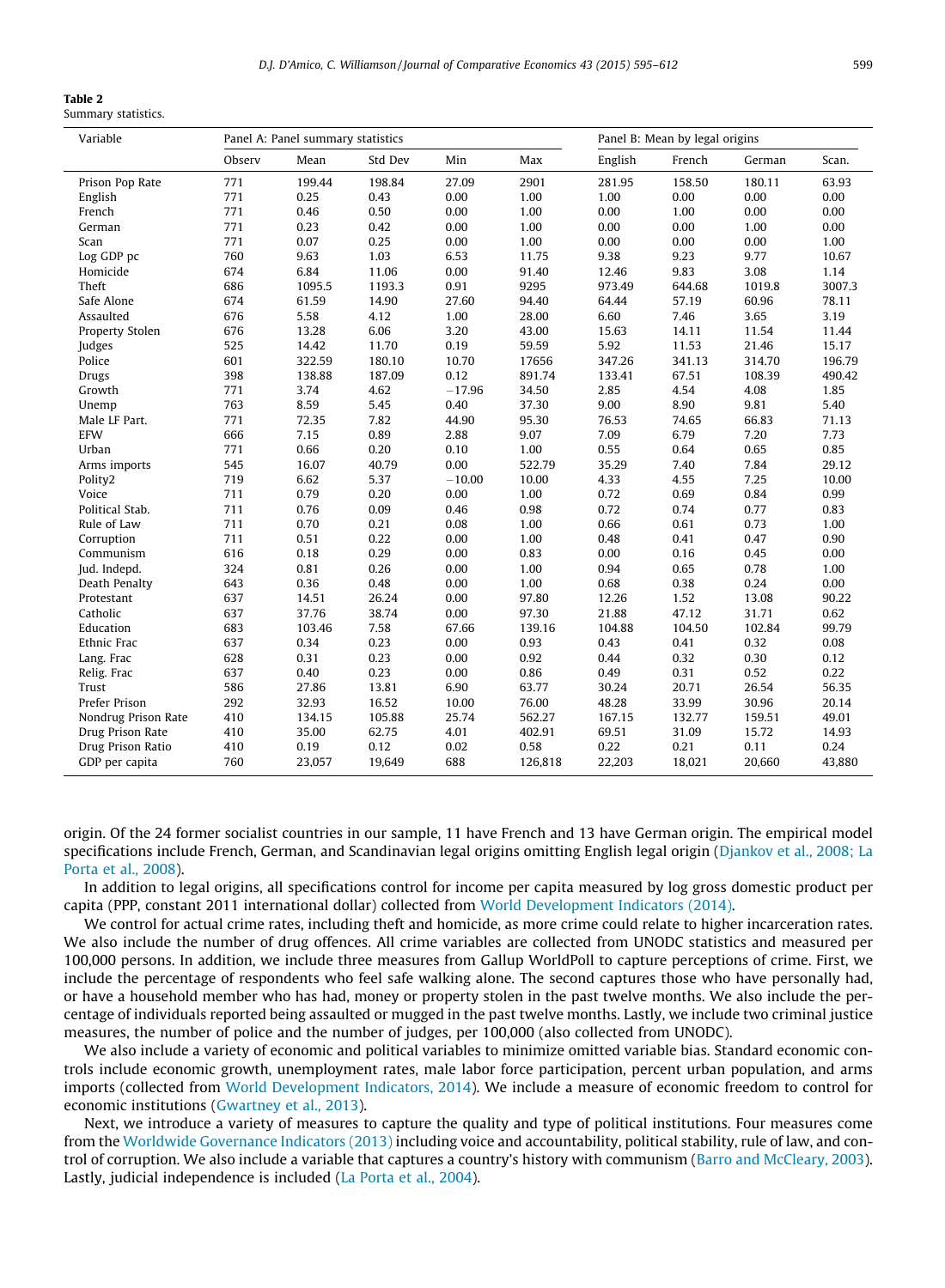In order to provide an overview of the dataset and differences among legal traditions, we present summary statistics and the mean value of each variable by legal origin in [Table 2](#page-4-0). We include 34 common law countries, 54 French, 19 German, and 5 Scandinavian legal origin countries.

Over the entire sample, the average incarceration rate is approximately 199 per 100,000 with a standard deviation of 199 per 100,000 highlighting the wide variation. As highlighted in Panel B, the average prison population in common law countries is approximately 282—over 50 percent higher than any of the civil law country averages (French 159, German 180, and Scandinavian 64).

The average GDP per capita is \$23,057 with a standard deviation of about \$19,649. Scandinavian countries record the highest incomes per capita of \$43,880. Common law countries record the next highest with average incomes close to the mean (\$22,203). German countries have an average income per capita of \$20,660. French countries record the lowest with \$18,021 average income per capita.

## 3. Empirical results

## 3.1. Benchmark results

[Table 3](#page-6-0) presents benchmark regressions examining cross country incarceration rates and legal origins. We control for legal origins, log gdp per capita, crime rates, and criminal justice measures. We include controls separately as well as simultaneously.

French, German, and Scandinavian civil legal origins are negative and highly significant. Column (1) reports the benchmark specification provided in [Table 1](#page-2-0) for comparison purposes. Column (2) includes homicide rates and theft to capture both violent and property crime. Homicide is positively and significantly related to incarceration; theft is positive but not significant. For example, a one standard deviation increase in homicide rates (about 11 per 100,000) increases the number of prisoners by about 60 (per 100,000). Legal origins remain negative and significant after controlling for crime.<sup>13</sup>

Next, we include two measures of criminal justice resources, the number of judges and the number of police. The results are shown in column (3); both are positive but only police is significant at the 10% level. A one standard deviation increase in police increases incarceration by about 28 inmates (per 100,000). Homicide remains significant and theft is now positive and significant. Legal origins remain significant.

In column (4), we switch from measuring crime rates collected from UNOCD to crime collected from [Gallup World Poll](#page-16-0) [\(2012\)](#page-16-0) survey data, including feeling safe walking alone, if someone had property stolen, or if an individual had been assaulted. All three enter negatively in the regression, but only feeling safe walking alone and assaulted is significant. For example, a one standard deviation increase in feeling safe walking alone is associated with about 65 (per 100,000) fewer prisoners. Most importantly, all three measures of legal origins remain negative and significant but with lower coefficients.

In column (5), we include all measures of crime as well as judges and police. French, German, and Scandinavian legal origins remain negative and highly significant with fewer inmates (per 100,000) ranging from 132 (German) to 163 (French) to 192 (Scandinavian).

Lastly, in column (6), we include the number of drug offences to proxy for differences in criminalizing behaviors. The criminality of drugs is common across most countries, yet drug enforcement varies tremendously with countries like the United States declaring a 'war on drugs.' Few others like Portugal have significantly relaxed enforcements against a variety of substances ([Loo et al., 2002; Hughes and Stevens, 2010\)](#page-17-0). The results show German legal origin loses significance with this inclusion. French and Scandinavian countries still host lower prison populations, 109 and 99 per 100,000, respectively. Drug offences are not significant. The number of observations drops significantly making it difficult to compare the results. We further examine the criminalization of drugs and incarceration in a later section.

The R-squareds vary based on the specification with the highest coming from the last specification controlling for drug crimes (0.43) and the lowest when only controlling for legal origins (0.12).

## 3.2. Economic controls

Next, we examine the robustness of legal origins by incorporating the relationship between economic outcomes and incarceration rates. We introduce a wide range of economic controls including economic growth, economic freedom, unemployment rate, male labor force participation, percent urban population, and arms imports.

Previous theoretical literature suggests a relationship between economic institutions, outcomes and prison populations. For example, business cycle volatility may negatively relate to prison populations as worsening economic conditions incen-tivize crime [\(Rusche and Kirchheimer, 1939; Cavadino and Dignan, 2006a, 2006b](#page-17-0)); however, the empirical results are ambiguous [\(Neapolitan, 2001; Sutton, 2000, 2004; Ruddell, 2005](#page-17-0)). In addition to log GDP per capita, we also include the annual economic growth rate to incorporate this argument. In addition, we also examine the role of economic freedom as it is

<sup>&</sup>lt;sup>13</sup> To show the parallel nature of cross sectional OLS results we offer this brief summary: civil law origins were associated with smaller prison populations ranging from approximately 124 (French), 108 (German) and 182 (Scandinavian) fewer inmates per 100,000 citizens than common law nations. These results are available upon request.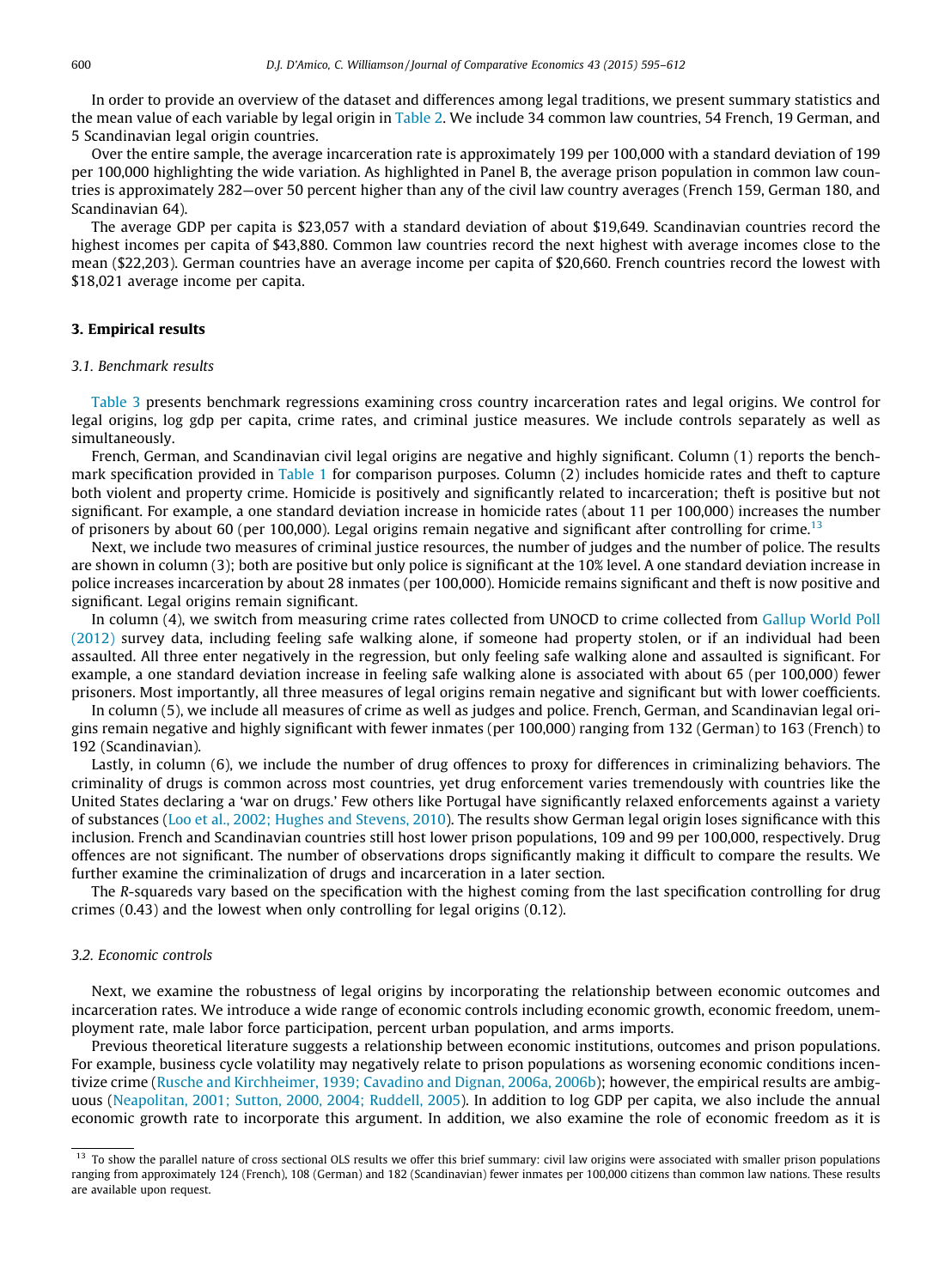<span id="page-6-0"></span>Incarceration and legal institutions benchmark model.

|                          |                                  | Dependent variable: Prison population per 100,000 |                                |                                    |                           |                                    |
|--------------------------|----------------------------------|---------------------------------------------------|--------------------------------|------------------------------------|---------------------------|------------------------------------|
|                          | (1)                              | (2)                                               | (3)                            | (4)                                | (5)                       | (6)                                |
| French                   | $-143.46$ ***<br>(25.435)        | $-157.62$ ***<br>(29.384)                         | $-203.96$ ***<br>(31.928)      | $-94.42$<br>(21.869)               | $-163.63$ ***<br>(30.836) | $-109.09$<br>(38.586)              |
| German                   | $-133.84$ ***<br>(25.073)        | $-115.68$ ***<br>(27.274)                         | $-151.62$ ***<br>(33.808)      | $-97.79$ ***<br>(21.374)           | $-132.34$ ***<br>(34.592) | $-30.10$<br>(36.261)               |
| Scan.                    | $-233.51$ ***<br>(22.957)        | $-234.95$ ***<br>(31.906)                         | $-217.37$ ***<br>(33.829)      | $-136.95$ <sup>*</sup><br>(20.297) | $-192.00$ ***<br>(34.236) | $-99.82$ <sup>**</sup><br>(22.466) |
| Log gdp pc               | $-13.85$ <sup>*</sup><br>(7.308) | $-18.59$<br>(13.008)                              | $-74.73$<br>(17.713)           | $-4.43$<br>(8.187)                 | $-35.95$ **<br>(17.855)   | $-93.36$<br>(22.342)               |
| Homicide                 |                                  | $5.44$ ***<br>(1.117)                             | 2.48<br>(0.732)                |                                    | $2.74$ **<br>(0.982)      | 1.26<br>(0.972)                    |
| Theft                    |                                  | 0.01<br>(0.008)                                   | $0.01$ *<br>(0.006)            |                                    | 0.00<br>(0.004)           | $0.01$ <sup>*</sup><br>(0.004)     |
| Judges                   |                                  |                                                   | $-0.67$<br>(0.523)             |                                    | $-0.18$<br>(0.586)        | $-1.38$<br>(0.681)                 |
| Police                   |                                  |                                                   | $0.16$ <sup>*</sup><br>(0.090) |                                    | $-0.10$<br>(0.060)        | 0.03<br>(0.061)                    |
| Safe Alone               |                                  |                                                   |                                | $-4.35$ ***<br>(0.529)             | $-3.03$<br>(0.924)        |                                    |
| Assaulted                |                                  |                                                   |                                | $-7.59$ **<br>(2.575)              | $-8.18$<br>(4.107)        |                                    |
| Property Stolen          |                                  |                                                   |                                | $-0.21$<br>(1.800)                 | 3.19<br>(2.193)           |                                    |
| Drugs                    |                                  |                                                   |                                |                                    |                           | $-0.01$<br>(0.035)                 |
| Constant                 | 445.80***<br>(81.014)            | 452.98**<br>(138.462)                             | 1019.93***<br>(176.776)        | $614.91***$<br>(92.682)            | 879.07***<br>(166.400)    | $1155.19$ ***<br>(245.803)         |
| Observ.<br>Overall $R^2$ | 760<br>0.12                      | 617<br>0.21                                       | 415<br>0.34                    | 663<br>0.19                        | 395<br>0.34               | 224<br>0.43                        |

Notes: Pooled OLS model with robust clustered (by country) standard errors in parentheses.

See [Appendix A](#page-13-0) for all variable description.

 $p < 0.1$ .

 $n < 0.05$ .

\*\*\*  $p$  < 0.01.

documented that economically free countries experience higher economic growth, less violent crime, and better reporting of crimes ([Easton and Walker, 1997; Gwartney et al., 1999; Mahoney, 2001; Soares, 2004a, 2004b; Stringham and Levendis,](#page-16-0) [2010\)](#page-16-0).

Labor market conditions may also relate to incarceration rates [\(Western and Beckett, 1999; Western and Pettit, 2000](#page-17-0)) but previous literature is inconclusive on this relationship. Intuitively, it makes economic sense that imprisonment is positively related to unemployment [\(Chiricos and Delone, 1992\)](#page-16-0) and negatively related with higher employment ([Marvel and Moody,](#page-17-0) [1994\)](#page-17-0). However, [Sutton \(2004\)](#page-17-0) finds (surprisingly) high labor force participation positively and significantly impacts incarceration rates. As such, we include two measures related to employment, the unemployment rate and male labor force participation. Unemployment refers to the share of the labor force that is without work but available for and seeking employment. Labor force participation rate is the proportion of the male population ages 15–64 that is economically active.

Urban population may relate to crime as higher concentrations of more diverse populations represent a greater opportunity for private disorder and the organization of criminal networks ([Glaeser, 1999](#page-16-0)); therefore, we include the percentage of the population living in an urban area. The availability of handguns and firearms via imports may also relate to crime, though precisely how is unclear. Higher quantities make guns more available for criminals but also more accessible for self-defense ([Lott and Mustard, 1997](#page-17-0)). We include arms imports to control for these effects.

[Table 4](#page-7-0) above introduces the economic controls. In all seven regressions, French, German, and Scandinavian legal origins negatively and significantly relate to incarceration rates. Based on the average of all specifications, both French and German legal origins lower incarceration by about 116 inmates per 100,000. Scandinavian legal origin has almost twice the impact reducing the number of prisoners by approximately 205 per 100,000, slightly higher than the mean of incarceration.

The only economic controls that are significant relate to employment. The unemployment rate is positive and significant while male labor force participation rate is positive and significant.<sup>14</sup> Overall, these results suggest that legal origins hold a more robust relationship to incarceration than economic institutions or outcomes. In addition, the R-squareds are almost identical when only controlling for legal origins (see Table 3 above).

<sup>&</sup>lt;sup>14</sup> In the random effects model shown in the online Appendix Table 3, all economic controls are insignificant.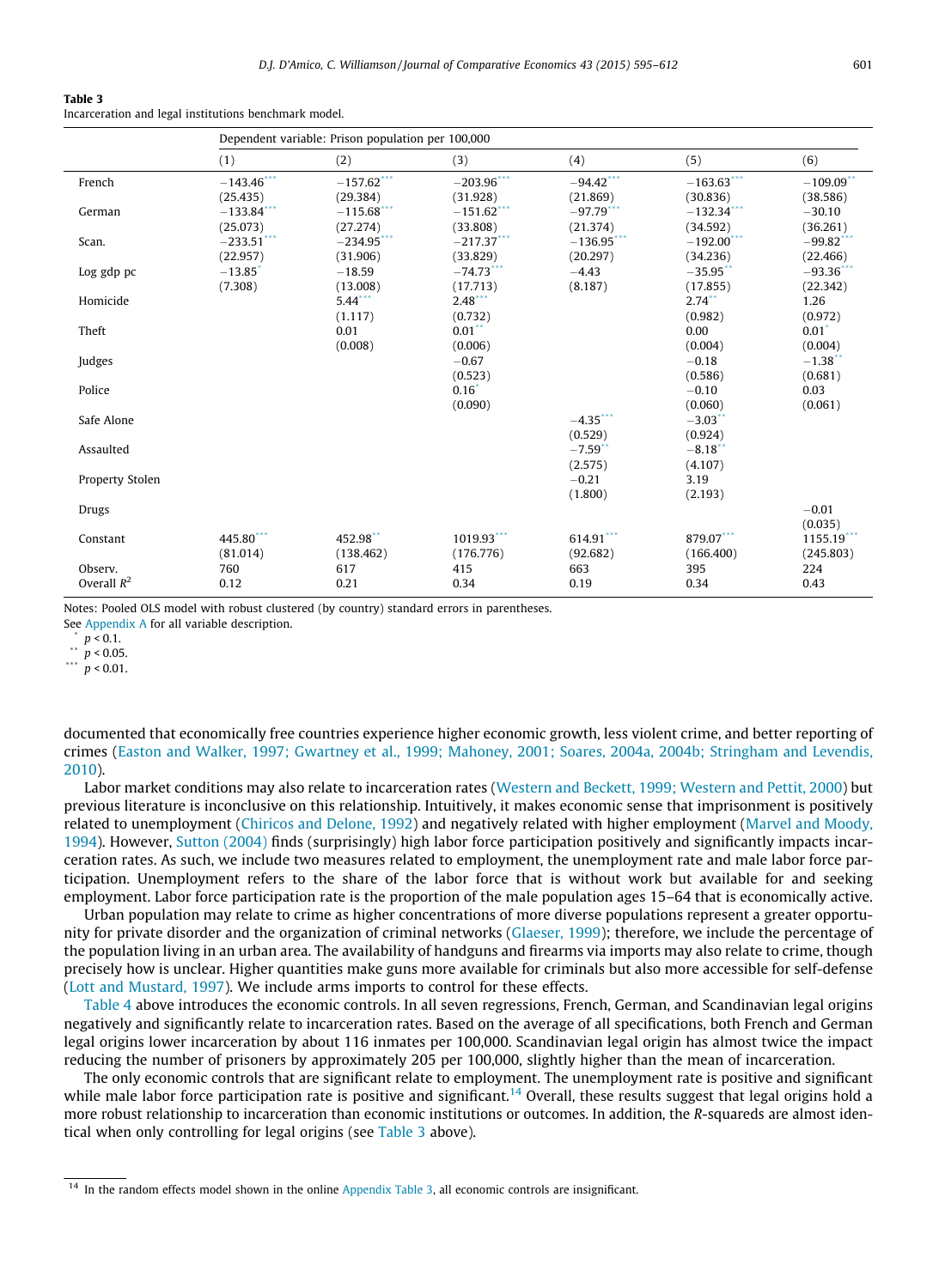<span id="page-7-0"></span>Incarceration and Legal Institutions with Economic Controls.

|               | Dependent variable: Prison population per 100,000 |               |               |               |               |                        |                           |  |
|---------------|---------------------------------------------------|---------------|---------------|---------------|---------------|------------------------|---------------------------|--|
|               | (1)                                               | (2)           | (3)           | (4)           | (5)           | (6)                    | (7)                       |  |
| French        | $-145.19$ ***                                     | $-98.38***$   | $-147.83$     | $-104.09$ *** | $-142.86$ *** | $-80.24$ ***           | $-98.87$                  |  |
|               | (25.300)                                          | (18.086)      | (25.000)      | (19.093)      | (24.553)      | (21.546)               | (21.165)                  |  |
| German        | $-134.76$                                         | $-94.05$ ***  | $-147.88$ *** | $-130.32$ *** | $-133.68$ *** | $-78.34$ <sup>**</sup> | $-114.19$ <sup>*</sup>    |  |
|               | (24.971)                                          | (18.882)      | (24.053)      | (19.357)      | (24.790)      | (23.206)               | (24.521)                  |  |
| Scan.         | $-232.34$                                         | $-192.19$ *** | $-232.42$ *** | $-208.21$     | $-232.88$ *** | $-166.77$ ***          | $-177.37$ <sup>****</sup> |  |
|               | (23.187)                                          | (17.802)      | (23.040)      | (18.885)      | (22.367)      | (22.215)               | (23.472)                  |  |
| Log gdp pc    | $-13.06$ <sup>*</sup>                             | $-5.80$       | $-11.75$      | 3.72          | $-12.83$      | $-2.53$                | 2.37                      |  |
|               | (7.342)                                           | (6.688)       | (7.265)       | (11.508)      | (8.838)       | (8.612)                | (13.553)                  |  |
| Growth        | 1.53                                              |               |               |               |               |                        | 1.18                      |  |
|               | (1.189)                                           |               |               |               |               |                        | (1.592)                   |  |
| Unemp.        |                                                   | $2.12$ **     |               |               |               |                        | $4.67$ **                 |  |
|               |                                                   | (0.901)       |               |               |               |                        | (1.430)                   |  |
| Male LF Part. |                                                   |               | $-2.56$ **    |               |               |                        | $-2.09$ **                |  |
|               |                                                   |               | (0.836)       |               |               |                        | (0.971)                   |  |
| EFW           |                                                   |               |               | $-11.73$      |               |                        | 1.86                      |  |
|               |                                                   |               |               | (10.450)      |               |                        | (9.687)                   |  |
| Urban         |                                                   |               |               |               | $-6.84$       |                        | 45.24                     |  |
|               |                                                   |               |               |               | (44.952)      |                        | (57.440)                  |  |
| Arms          |                                                   |               |               |               |               | $-0.05$                | $-0.10$                   |  |
|               |                                                   |               |               |               |               | (0.114)                | (0.132)                   |  |
| Constant      | 433.43***                                         | 306.80***     | 632.81***     | 323.87***     | 440.08***     | $265.13$ **            | 311.55**                  |  |
|               | (82.037)                                          | (70.697)      | (87.924)      | (82.968)      | (79.770)      | (81.834)               | (122.838)                 |  |
| Observ.       | 760                                               | 752           | 760           | 655           | 760           | 534                    | 494                       |  |
| Overall $R^2$ | 0.12                                              | 0.12          | 0.13          | 0.14          | 0.12          | 0.09                   | 0.14                      |  |

Notes: Pooled OLS model with robust clustered (by country) standard errors in parentheses.

See [Appendix A](#page-13-0) for all variable description.

 $p < 0.1$ .

\*\*  $p < 0.05$ .

\*\*\*  $p < 0.01$ .

## 3.3. Political controls

Next, we examine how political institutions relate to incarceration by including a variety of measures to proxy for the quality and type of political institutions. We include a broad measure of democracy, voice and accountability. This measure captures the extent to which a country's citizens are able to participate in selecting their government, the level of military involvement in politics, the freedom of expression and association, and a free media. Given previous findings, democracy may act as a constraint on forms of dictatorial power ([Mulligan et al., 2004\)](#page-17-0) perhaps including incarceration. However, public opinion also shapes democratic outcomes implying that if the public desires more severity, democracy will foster punitivity and thus correlate with higher incarceration ([Scheingold, 1984; Pratt, 2007; Enns, 2014\)](#page-17-0).

In addition, we include measures of political stability, rule of law, and control of corruption. Political instability could create opportunities and incentives for crime. In addition, political dissent is more likely criminalized in unstable regimes. The rule of law may impact incarceration as a weak rule of law could imply a high rate of false or frivolous imprisonment. Previous research demonstrates a consistent relationship between the extent of legal formalism within civil law contexts and the level of corruption ([Shleifer and Vishny, 1993\)](#page-17-0). As such, it seems reasonable for incarceration to be more leveraged by corrupt regimes.

We also include a country's history with communism, measured by average number of years under communism from 1925 to 2000 [\(Barro and McCleary, 2003](#page-16-0)). Under communism the scope of ''dictatorship'' was radically expanded, ''in which all economic policy is a tool used to maintain the political control by the Communist party [\(Kornai, 1992; Djankov et al.,](#page-16-0) [2003c, p. 604](#page-16-0)).'' As such, communist governments required enforcement techniques beyond the capacities of bureaucratic infrastructures often resulting in totalitarian methods. Communism's legacy had lasting influence on the efficacies of transition [\(Treisman and Shleifer, 2005\)](#page-17-0); thus it is not surprising for enforcement trends such as incarceration to persist.

Lastly, judicial independence is included as it is arguably the cornerstone of common law, thus capturing the beneficial flexibility of legal rules.

In [Table 5](#page-8-0) below, we present the robustness of legal origins with the inclusion of political institutions. In all regressions, legal origins retain their respective sign and significance. For example, in column (1), with the inclusion of voice and accountability, French legal origin reduces the prison population rate by about 98 inmates (per 100,000), German legal origin hosts 89 fewer inmates (per 100,000), and Scandinavian legal origin incarcerates 186 fewer inmates (per 100,000). Voice is positive but not significant. In all regressions, rule of law significantly reduces the rate of incarceration. A one standard deviation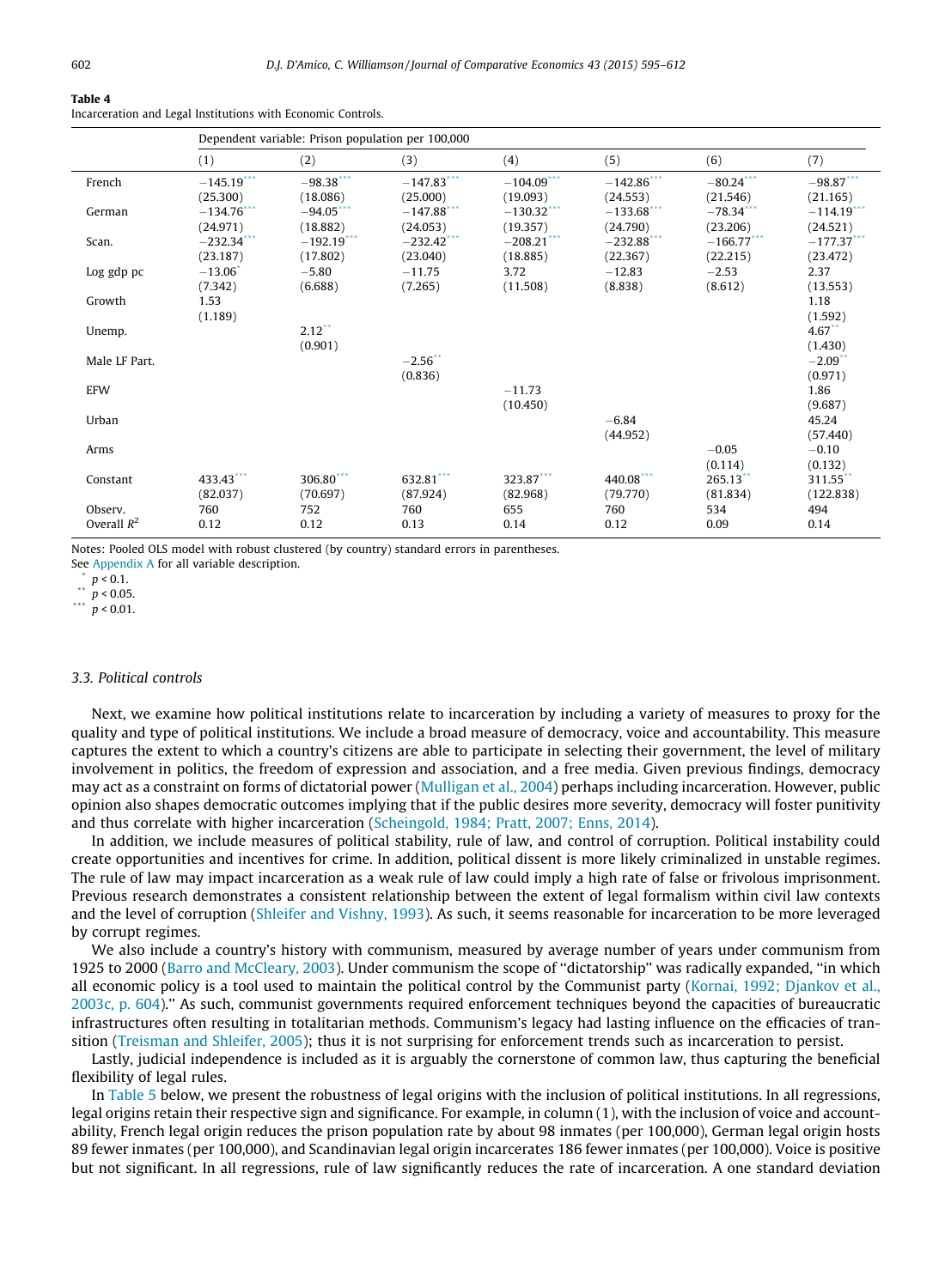<span id="page-8-0"></span>

|--|--|

Incarceration and legal institutions with political controls.

|                          |                          | Dependent variable: Prison population per 100,000 |                                      |                            |                           |                          |                           |                           |                                     |
|--------------------------|--------------------------|---------------------------------------------------|--------------------------------------|----------------------------|---------------------------|--------------------------|---------------------------|---------------------------|-------------------------------------|
|                          | (1)                      | (2)                                               | (3)                                  | (4)                        | (5)                       | (6)                      | (7)                       | (8)                       | (9)                                 |
| French                   | $-98.06$ ***<br>(19.131) | $-99.20$ ***<br>(19.136)                          | $-107.02$ ***<br>(18.365)            | $-108.61$ ***<br>(18.972)  | $-114.58$ ***<br>(19.142) | $-72.29$ ***<br>(18.191) | $-78.56***$<br>(17.222)   | $-159.33$ ***<br>(27.733) | $-112.51$ ***<br>(22.567)           |
| German                   | $-89.03$ ***<br>(20.718) | $-94.61$<br>(19.620)                              | $-91.86$<br>(18.929)                 | $-104.77$ ***<br>(19.547)  | $-104.23$ ***<br>(21.171) | $-142.72$<br>(22.307)    | $-135.93$<br>(21.048)     | $-235.10$<br>(27.907)     | $-220.48$ ***<br>(26.675)           |
| Scan.                    | $-186.82$<br>(19.630)    | $-195.82$<br>(19.010)                             | $-162.19$ <sup>***</sup><br>(17.921) | $-152.76$<br>(20.110)      | $-147.78$<br>(20.181)     | $-181.17$<br>(21.558)    | $-145.98$ ***<br>(19.544) | $-198.92$<br>(26.845)     | $-191.80$ <sup>**</sup><br>(25.842) |
| Log gdp pc               | $-4.05$<br>(8.974)       | $-10.03$<br>(7.632)                               | 12.20<br>(7.901)                     | 11.13<br>(8.323)           | $16.76*$<br>(8.797)       | $31.22***$<br>(6.415)    | 70.34***<br>(10.066)      | 54.26**<br>(16.695)       | 78.89***<br>(14.985)                |
| Voice                    | $-50.17$<br>(38.495)     |                                                   |                                      |                            | 11.63<br>(42.376)         |                          | $-179.66$<br>(37.237)     | 126.18<br>(73.554)        | $-72.50$<br>(48.864)                |
| Political Stab.          |                          | 32.92<br>(68.675)                                 |                                      |                            | 94.50<br>(67.240)         |                          | 106.56<br>(53.022)        | 68.16<br>(65.340)         | 107.25<br>(66.475)                  |
| Rule of Law              |                          |                                                   | $-179.12***$<br>(29.164)             |                            | $-142.28$ ***<br>(33.559) |                          | $-137.61$ ***<br>(34.149) | $-406.53$<br>(64.202)     | $-305.06$<br>(56.821)               |
| Corruption               |                          |                                                   |                                      | $-163.04$ ***<br>(37, 404) | $-111.98$<br>(43.746)     |                          | $-26.37$<br>(38.792)      | 11.31<br>(59.732)         | 77.46<br>(48.596)                   |
| Communism                |                          |                                                   |                                      |                            |                           | $238.89$<br>(22.579)     | 223.64<br>(24.540)        |                           | 257.02**<br>(121.947)               |
| Jud. Indep.              |                          |                                                   |                                      |                            |                           |                          |                           | 32.77<br>(27.445)         | 5.40<br>(28.342)                    |
| Constant                 | 344.42***<br>(78.893)    | $340.03***$<br>(82.698)                           | 275.90***<br>(73.450)                | 246.13<br>(76.544)         | 187.44**<br>(79.610)      | $-86.94$<br>(54.060)     | $-287.62$ ***<br>(66.155) | $-132.84$<br>(138.117)    | $-371.58$ **<br>(114.555)           |
| Observ.<br>Overall $R^2$ | 700<br>0.12              | 700<br>0.12                                       | 700<br>0.15                          | 700<br>0.14                | 700<br>0.15               | 609<br>0.25              | 587<br>0.31               | 321<br>0.29               | 310<br>0.33                         |

Notes: Pooled OLS model with robust clustered (by country) standard errors in parentheses.

See [Appendix A](#page-13-0) for all variable description.

 $\binom{p}{1}$   $p < 0.1$ .

\*\*  $p < 0.05$ .

\*\*\*  $p < 0.01$ .

increase in rule of law decreases the number of inmates, on average, by approximately 49 per 100,000. Controlling corruption is negative and significant in two of the five regressions.15

In column (6), we introduce a measure of how long a country was under communist rule. Legal origins remain negative and significant; however the coefficient on French legal origin is reduced by this inclusion. The measure of communism is positive and highly significant. Comparing a country that never experienced communism, for example, Japan, to a country under the longest communist rule, e.g. Russia, incarceration rates are larger under communism by about 239 inmates (per 100,000).<sup>16</sup> A one standard deviation increase in the length of communism (the difference between Germany and Poland's experience) increases the prison population rate by about 69 inmates (per 100,000).

In column (7), we include voice, political stability, rule of law, control of corruption, and communism. Legal origins and communism retain their respective signs and significance with similarly sized coefficients. In column (9), we introduce judicial independence. It is not significant. In column (10), we include all measures of political controls. Legal origins remain significant.

Collectively, these results suggest that, on average, French, German, and Scandinavian legal origins host lower prison population rates by approximately 105, 134, and 173, per 100,000, respectively. In addition, nations experiencing a long history of communism have greater prison populations by about 239 inmates per 100,000. By including communism, the adjusted Rsquareds increase from 0.12 to 0.25.

In [Table 6](#page-9-0), we include both economic and political controls for robustness. For comparison purposes, column (1) is a benchmark replication from a regression in [Table 2](#page-4-0) controlling for legal origins, log GDP per capita, homicide, theft, judges, and police. In column (2), we include all benchmark controls as well as all economic controls. Legal origin remains negative and significant. In column (3), we add the main political controls with a similar finding. Lastly, in column (4), we include the benchmark economic and political controls now including communism. We find similar results.

## 4. Sensitivity tests

To provide additional support for our results, we include two robustness checks controlling for additional variables and an alternative measure of incarceration—non-drug prisoners. Our results hold. French, German, and Scandinavian legal traditions remain negative and significant.

<sup>&</sup>lt;sup>15</sup> This significance goes away in the random effects model presented in the online Appendix.

<sup>&</sup>lt;sup>16</sup> Countries that have the longest experience with communism are Russia, Ukraine, Armenia, Azerbaijan, Belize, Georgia, and Kyrgyz Republic.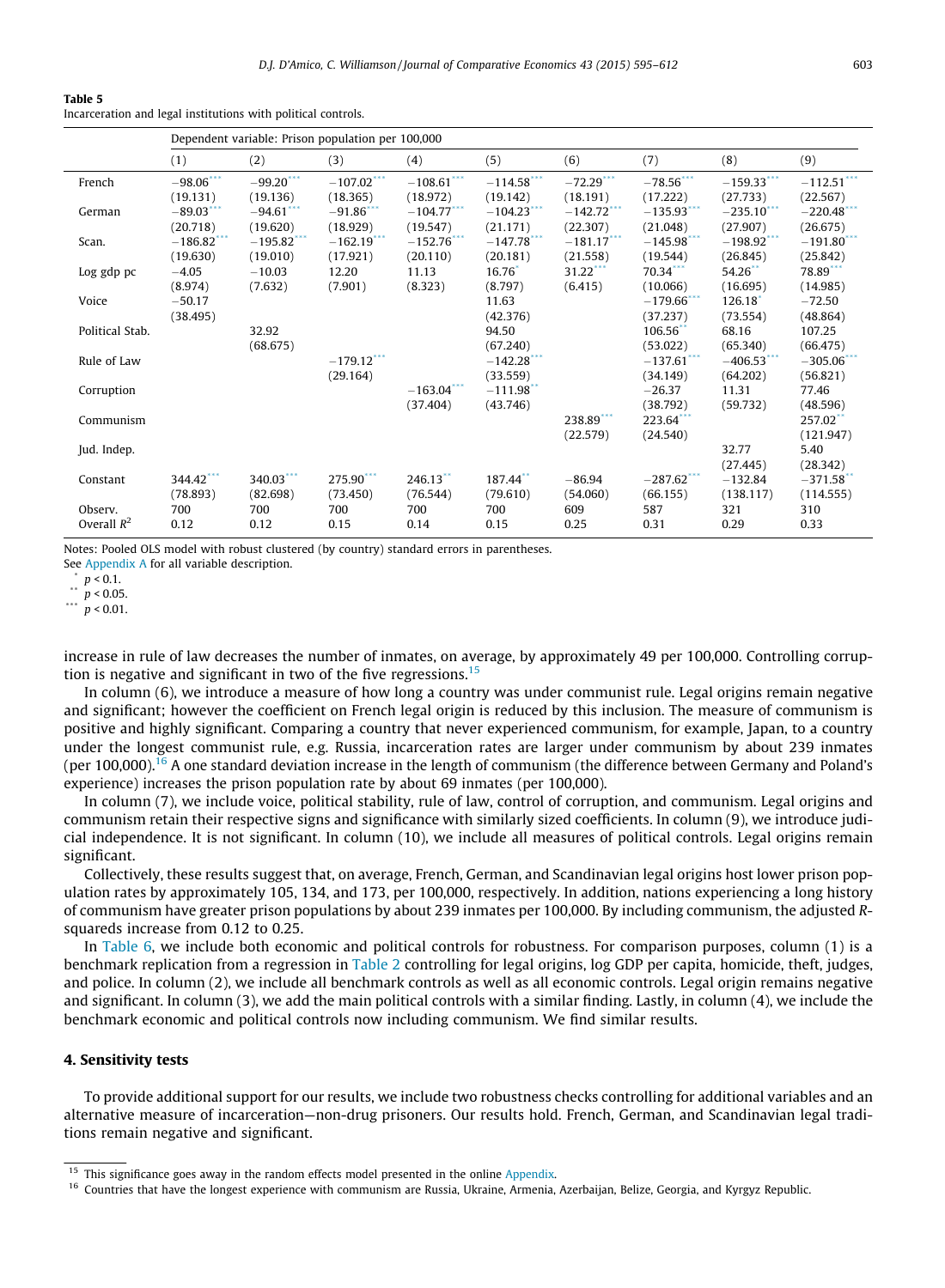<span id="page-9-0"></span>Incarceration and Legal Institutions with Economic and Political Controls.

| (1)<br>(2)<br>(3)<br>(4)<br>$-169.01***$<br>$-203.96$ ***<br>$-143.94$ <sup>***</sup><br>$-112.98$ <sup>*</sup><br>French<br>(31.928)<br>(35.946)<br>(32.992)<br>(29.169)<br>$-191.74$ <sup>*</sup><br>$-151.62$ <sup>*</sup><br>$-145.87$ **<br>$-140.88$ <sup>*</sup><br>German<br>(33.808)<br>(42.557)<br>(38.831)<br>(35.331)<br>$-216.79$ ***<br>$-200.54$<br>Scan.<br>$-217.37$<br>$-162.32$ <sup>*</sup><br>(35.678)<br>(33.829)<br>(42.249)<br>(33.146)<br>$-1.77$<br>109.52***<br>Log gdp pc<br>$-74.73$<br>42.95<br>(17.713)<br>(26.941)<br>(27.513)<br>(31.629)<br>2.48<br>$3.45$ *<br>$4.85$ **<br>Homicide<br>2.58<br>(0.732)<br>(1.254)<br>(1.475)<br>(1.190)<br>Theft<br>$0.01$ <sup>**</sup><br>$-0.00$<br>0.01<br>0.00<br>(0.006)<br>(0.005)<br>(0.005)<br>(0.005)<br>$-0.67$<br>Judges<br>$-0.76$<br>$-0.14$<br>1.05<br>(0.523)<br>(0.671)<br>(0.711)<br>(0.689)<br>$0.16*$<br>Police<br>0.02<br>$-0.12$<br>$-0.19$ **<br>(0.090)<br>(0.092)<br>(0.091)<br>(0.078)<br>Growth<br>0.07<br>$-0.91$<br>$-0.71$<br>(1.934)<br>(1.279)<br>(1.756)<br>1.49<br>3.23<br>2.71<br>Unemp.<br>(2.209)<br>(2.139)<br>(1.652)<br>$-6.67***$<br>Male LF Part.<br>$-6.38$<br>$-1.35$<br>(1.313)<br>(1.563)<br>(1.281)<br>EFW<br>57.69**<br>26.01<br>11.59<br>(14.230)<br>(13.468)<br>(15.784)<br>Urban<br>77.97<br>26.12<br>26.29<br>(70.507)<br>(74.902)<br>(67.000)<br>$-0.32$<br>$-0.91$ **<br>$-0.83$ **<br>Arms<br>(0.249)<br>(0.293)<br>(0.308)<br>Voice<br>$-498.97$ **<br>$-400.59$ <sup>*</sup><br>(106.098)<br>(101.043)<br>Political Stab.<br>$-84.00$<br>13.19<br>(80.802)<br>(89.377)<br>Rule of Law<br>187.28**<br>122.10<br>(77.496)<br>(91.288)<br>Corruption<br>$-253.55$ <sup>*</sup><br>$-145.43$ <sup>*</sup><br>(85.159)<br>(82.064)<br>286.04***<br>Communism<br>(30.102)<br>1019.93***<br>673.18**<br>Constant<br>416.72<br>$-571.73$ **<br>(176.776)<br>(308.875)<br>(236.467)<br>(214.112)<br>Observ.<br>415<br>300<br>299<br>284<br>Overall $R^2$<br>0.48<br>0.34<br>0.27<br>0.36 |  | Dependent variable: Prison population per 100,000 |  |
|--------------------------------------------------------------------------------------------------------------------------------------------------------------------------------------------------------------------------------------------------------------------------------------------------------------------------------------------------------------------------------------------------------------------------------------------------------------------------------------------------------------------------------------------------------------------------------------------------------------------------------------------------------------------------------------------------------------------------------------------------------------------------------------------------------------------------------------------------------------------------------------------------------------------------------------------------------------------------------------------------------------------------------------------------------------------------------------------------------------------------------------------------------------------------------------------------------------------------------------------------------------------------------------------------------------------------------------------------------------------------------------------------------------------------------------------------------------------------------------------------------------------------------------------------------------------------------------------------------------------------------------------------------------------------------------------------------------------------------------------------------------------------------------------------------------------------------------------------------------------------------------------------------------------------------------------------------------------------------------------------------------|--|---------------------------------------------------|--|
|                                                                                                                                                                                                                                                                                                                                                                                                                                                                                                                                                                                                                                                                                                                                                                                                                                                                                                                                                                                                                                                                                                                                                                                                                                                                                                                                                                                                                                                                                                                                                                                                                                                                                                                                                                                                                                                                                                                                                                                                              |  |                                                   |  |
|                                                                                                                                                                                                                                                                                                                                                                                                                                                                                                                                                                                                                                                                                                                                                                                                                                                                                                                                                                                                                                                                                                                                                                                                                                                                                                                                                                                                                                                                                                                                                                                                                                                                                                                                                                                                                                                                                                                                                                                                              |  |                                                   |  |
|                                                                                                                                                                                                                                                                                                                                                                                                                                                                                                                                                                                                                                                                                                                                                                                                                                                                                                                                                                                                                                                                                                                                                                                                                                                                                                                                                                                                                                                                                                                                                                                                                                                                                                                                                                                                                                                                                                                                                                                                              |  |                                                   |  |
|                                                                                                                                                                                                                                                                                                                                                                                                                                                                                                                                                                                                                                                                                                                                                                                                                                                                                                                                                                                                                                                                                                                                                                                                                                                                                                                                                                                                                                                                                                                                                                                                                                                                                                                                                                                                                                                                                                                                                                                                              |  |                                                   |  |
|                                                                                                                                                                                                                                                                                                                                                                                                                                                                                                                                                                                                                                                                                                                                                                                                                                                                                                                                                                                                                                                                                                                                                                                                                                                                                                                                                                                                                                                                                                                                                                                                                                                                                                                                                                                                                                                                                                                                                                                                              |  |                                                   |  |
|                                                                                                                                                                                                                                                                                                                                                                                                                                                                                                                                                                                                                                                                                                                                                                                                                                                                                                                                                                                                                                                                                                                                                                                                                                                                                                                                                                                                                                                                                                                                                                                                                                                                                                                                                                                                                                                                                                                                                                                                              |  |                                                   |  |
|                                                                                                                                                                                                                                                                                                                                                                                                                                                                                                                                                                                                                                                                                                                                                                                                                                                                                                                                                                                                                                                                                                                                                                                                                                                                                                                                                                                                                                                                                                                                                                                                                                                                                                                                                                                                                                                                                                                                                                                                              |  |                                                   |  |
|                                                                                                                                                                                                                                                                                                                                                                                                                                                                                                                                                                                                                                                                                                                                                                                                                                                                                                                                                                                                                                                                                                                                                                                                                                                                                                                                                                                                                                                                                                                                                                                                                                                                                                                                                                                                                                                                                                                                                                                                              |  |                                                   |  |
|                                                                                                                                                                                                                                                                                                                                                                                                                                                                                                                                                                                                                                                                                                                                                                                                                                                                                                                                                                                                                                                                                                                                                                                                                                                                                                                                                                                                                                                                                                                                                                                                                                                                                                                                                                                                                                                                                                                                                                                                              |  |                                                   |  |
|                                                                                                                                                                                                                                                                                                                                                                                                                                                                                                                                                                                                                                                                                                                                                                                                                                                                                                                                                                                                                                                                                                                                                                                                                                                                                                                                                                                                                                                                                                                                                                                                                                                                                                                                                                                                                                                                                                                                                                                                              |  |                                                   |  |
|                                                                                                                                                                                                                                                                                                                                                                                                                                                                                                                                                                                                                                                                                                                                                                                                                                                                                                                                                                                                                                                                                                                                                                                                                                                                                                                                                                                                                                                                                                                                                                                                                                                                                                                                                                                                                                                                                                                                                                                                              |  |                                                   |  |
|                                                                                                                                                                                                                                                                                                                                                                                                                                                                                                                                                                                                                                                                                                                                                                                                                                                                                                                                                                                                                                                                                                                                                                                                                                                                                                                                                                                                                                                                                                                                                                                                                                                                                                                                                                                                                                                                                                                                                                                                              |  |                                                   |  |
|                                                                                                                                                                                                                                                                                                                                                                                                                                                                                                                                                                                                                                                                                                                                                                                                                                                                                                                                                                                                                                                                                                                                                                                                                                                                                                                                                                                                                                                                                                                                                                                                                                                                                                                                                                                                                                                                                                                                                                                                              |  |                                                   |  |
|                                                                                                                                                                                                                                                                                                                                                                                                                                                                                                                                                                                                                                                                                                                                                                                                                                                                                                                                                                                                                                                                                                                                                                                                                                                                                                                                                                                                                                                                                                                                                                                                                                                                                                                                                                                                                                                                                                                                                                                                              |  |                                                   |  |
|                                                                                                                                                                                                                                                                                                                                                                                                                                                                                                                                                                                                                                                                                                                                                                                                                                                                                                                                                                                                                                                                                                                                                                                                                                                                                                                                                                                                                                                                                                                                                                                                                                                                                                                                                                                                                                                                                                                                                                                                              |  |                                                   |  |
|                                                                                                                                                                                                                                                                                                                                                                                                                                                                                                                                                                                                                                                                                                                                                                                                                                                                                                                                                                                                                                                                                                                                                                                                                                                                                                                                                                                                                                                                                                                                                                                                                                                                                                                                                                                                                                                                                                                                                                                                              |  |                                                   |  |
|                                                                                                                                                                                                                                                                                                                                                                                                                                                                                                                                                                                                                                                                                                                                                                                                                                                                                                                                                                                                                                                                                                                                                                                                                                                                                                                                                                                                                                                                                                                                                                                                                                                                                                                                                                                                                                                                                                                                                                                                              |  |                                                   |  |
|                                                                                                                                                                                                                                                                                                                                                                                                                                                                                                                                                                                                                                                                                                                                                                                                                                                                                                                                                                                                                                                                                                                                                                                                                                                                                                                                                                                                                                                                                                                                                                                                                                                                                                                                                                                                                                                                                                                                                                                                              |  |                                                   |  |
|                                                                                                                                                                                                                                                                                                                                                                                                                                                                                                                                                                                                                                                                                                                                                                                                                                                                                                                                                                                                                                                                                                                                                                                                                                                                                                                                                                                                                                                                                                                                                                                                                                                                                                                                                                                                                                                                                                                                                                                                              |  |                                                   |  |
|                                                                                                                                                                                                                                                                                                                                                                                                                                                                                                                                                                                                                                                                                                                                                                                                                                                                                                                                                                                                                                                                                                                                                                                                                                                                                                                                                                                                                                                                                                                                                                                                                                                                                                                                                                                                                                                                                                                                                                                                              |  |                                                   |  |
|                                                                                                                                                                                                                                                                                                                                                                                                                                                                                                                                                                                                                                                                                                                                                                                                                                                                                                                                                                                                                                                                                                                                                                                                                                                                                                                                                                                                                                                                                                                                                                                                                                                                                                                                                                                                                                                                                                                                                                                                              |  |                                                   |  |
|                                                                                                                                                                                                                                                                                                                                                                                                                                                                                                                                                                                                                                                                                                                                                                                                                                                                                                                                                                                                                                                                                                                                                                                                                                                                                                                                                                                                                                                                                                                                                                                                                                                                                                                                                                                                                                                                                                                                                                                                              |  |                                                   |  |
|                                                                                                                                                                                                                                                                                                                                                                                                                                                                                                                                                                                                                                                                                                                                                                                                                                                                                                                                                                                                                                                                                                                                                                                                                                                                                                                                                                                                                                                                                                                                                                                                                                                                                                                                                                                                                                                                                                                                                                                                              |  |                                                   |  |
|                                                                                                                                                                                                                                                                                                                                                                                                                                                                                                                                                                                                                                                                                                                                                                                                                                                                                                                                                                                                                                                                                                                                                                                                                                                                                                                                                                                                                                                                                                                                                                                                                                                                                                                                                                                                                                                                                                                                                                                                              |  |                                                   |  |
|                                                                                                                                                                                                                                                                                                                                                                                                                                                                                                                                                                                                                                                                                                                                                                                                                                                                                                                                                                                                                                                                                                                                                                                                                                                                                                                                                                                                                                                                                                                                                                                                                                                                                                                                                                                                                                                                                                                                                                                                              |  |                                                   |  |
|                                                                                                                                                                                                                                                                                                                                                                                                                                                                                                                                                                                                                                                                                                                                                                                                                                                                                                                                                                                                                                                                                                                                                                                                                                                                                                                                                                                                                                                                                                                                                                                                                                                                                                                                                                                                                                                                                                                                                                                                              |  |                                                   |  |
|                                                                                                                                                                                                                                                                                                                                                                                                                                                                                                                                                                                                                                                                                                                                                                                                                                                                                                                                                                                                                                                                                                                                                                                                                                                                                                                                                                                                                                                                                                                                                                                                                                                                                                                                                                                                                                                                                                                                                                                                              |  |                                                   |  |
|                                                                                                                                                                                                                                                                                                                                                                                                                                                                                                                                                                                                                                                                                                                                                                                                                                                                                                                                                                                                                                                                                                                                                                                                                                                                                                                                                                                                                                                                                                                                                                                                                                                                                                                                                                                                                                                                                                                                                                                                              |  |                                                   |  |
|                                                                                                                                                                                                                                                                                                                                                                                                                                                                                                                                                                                                                                                                                                                                                                                                                                                                                                                                                                                                                                                                                                                                                                                                                                                                                                                                                                                                                                                                                                                                                                                                                                                                                                                                                                                                                                                                                                                                                                                                              |  |                                                   |  |
|                                                                                                                                                                                                                                                                                                                                                                                                                                                                                                                                                                                                                                                                                                                                                                                                                                                                                                                                                                                                                                                                                                                                                                                                                                                                                                                                                                                                                                                                                                                                                                                                                                                                                                                                                                                                                                                                                                                                                                                                              |  |                                                   |  |
|                                                                                                                                                                                                                                                                                                                                                                                                                                                                                                                                                                                                                                                                                                                                                                                                                                                                                                                                                                                                                                                                                                                                                                                                                                                                                                                                                                                                                                                                                                                                                                                                                                                                                                                                                                                                                                                                                                                                                                                                              |  |                                                   |  |
|                                                                                                                                                                                                                                                                                                                                                                                                                                                                                                                                                                                                                                                                                                                                                                                                                                                                                                                                                                                                                                                                                                                                                                                                                                                                                                                                                                                                                                                                                                                                                                                                                                                                                                                                                                                                                                                                                                                                                                                                              |  |                                                   |  |
|                                                                                                                                                                                                                                                                                                                                                                                                                                                                                                                                                                                                                                                                                                                                                                                                                                                                                                                                                                                                                                                                                                                                                                                                                                                                                                                                                                                                                                                                                                                                                                                                                                                                                                                                                                                                                                                                                                                                                                                                              |  |                                                   |  |
|                                                                                                                                                                                                                                                                                                                                                                                                                                                                                                                                                                                                                                                                                                                                                                                                                                                                                                                                                                                                                                                                                                                                                                                                                                                                                                                                                                                                                                                                                                                                                                                                                                                                                                                                                                                                                                                                                                                                                                                                              |  |                                                   |  |
|                                                                                                                                                                                                                                                                                                                                                                                                                                                                                                                                                                                                                                                                                                                                                                                                                                                                                                                                                                                                                                                                                                                                                                                                                                                                                                                                                                                                                                                                                                                                                                                                                                                                                                                                                                                                                                                                                                                                                                                                              |  |                                                   |  |
|                                                                                                                                                                                                                                                                                                                                                                                                                                                                                                                                                                                                                                                                                                                                                                                                                                                                                                                                                                                                                                                                                                                                                                                                                                                                                                                                                                                                                                                                                                                                                                                                                                                                                                                                                                                                                                                                                                                                                                                                              |  |                                                   |  |
|                                                                                                                                                                                                                                                                                                                                                                                                                                                                                                                                                                                                                                                                                                                                                                                                                                                                                                                                                                                                                                                                                                                                                                                                                                                                                                                                                                                                                                                                                                                                                                                                                                                                                                                                                                                                                                                                                                                                                                                                              |  |                                                   |  |
|                                                                                                                                                                                                                                                                                                                                                                                                                                                                                                                                                                                                                                                                                                                                                                                                                                                                                                                                                                                                                                                                                                                                                                                                                                                                                                                                                                                                                                                                                                                                                                                                                                                                                                                                                                                                                                                                                                                                                                                                              |  |                                                   |  |
|                                                                                                                                                                                                                                                                                                                                                                                                                                                                                                                                                                                                                                                                                                                                                                                                                                                                                                                                                                                                                                                                                                                                                                                                                                                                                                                                                                                                                                                                                                                                                                                                                                                                                                                                                                                                                                                                                                                                                                                                              |  |                                                   |  |
|                                                                                                                                                                                                                                                                                                                                                                                                                                                                                                                                                                                                                                                                                                                                                                                                                                                                                                                                                                                                                                                                                                                                                                                                                                                                                                                                                                                                                                                                                                                                                                                                                                                                                                                                                                                                                                                                                                                                                                                                              |  |                                                   |  |
|                                                                                                                                                                                                                                                                                                                                                                                                                                                                                                                                                                                                                                                                                                                                                                                                                                                                                                                                                                                                                                                                                                                                                                                                                                                                                                                                                                                                                                                                                                                                                                                                                                                                                                                                                                                                                                                                                                                                                                                                              |  |                                                   |  |
|                                                                                                                                                                                                                                                                                                                                                                                                                                                                                                                                                                                                                                                                                                                                                                                                                                                                                                                                                                                                                                                                                                                                                                                                                                                                                                                                                                                                                                                                                                                                                                                                                                                                                                                                                                                                                                                                                                                                                                                                              |  |                                                   |  |
|                                                                                                                                                                                                                                                                                                                                                                                                                                                                                                                                                                                                                                                                                                                                                                                                                                                                                                                                                                                                                                                                                                                                                                                                                                                                                                                                                                                                                                                                                                                                                                                                                                                                                                                                                                                                                                                                                                                                                                                                              |  |                                                   |  |

Notes: Pooled OLS model with robust clustered (by country) standard errors in parentheses.

See [Appendix A](#page-13-0) for all variable description.

 $\binom{p}{1}$  p < 0.1.

\*\*  $p < 0.05$ .

 $p < 0.01$ .

### 4.1. Social controls

The first robustness check introduces a variety of social controls including the death penalty, religion, education, social heterogeneity, civic capital, and severity for criminal punishment.

First, we include a proxy for public opinion regarding harshness toward criminal penalties. This includes a death penalty dummy variable equal to 1 if a country has the death penalty in law (regardless of actual use); equal to 0 otherwise. This is collected from [Amnesty International \(2014\)](#page-16-0). Previous literature suggests incarceration and the death penalty correlate as both reflect public preferences for punitivity [\(Mukherjee and Reichel, 1999; Ruddell, 2005; Greenberg and West, 2008;](#page-17-0) [Spamann, 2008 unpublished](#page-17-0)). In addition, we include a proxy for preferences toward punishment. This variable comes from the International Crime Victims Survey (ICVS) [\(van Dijk et al., 2007\)](#page-17-0) capturing the public's punishment preferences measured as a percentage of the public preferring imprisonment instead of community service for recidivist burglary.

We include a measure for the percentage of the population that is Protestant or Catholic. It is argued that religion impacts the level of government intervention [\(La Porta et al., 1999\)](#page-17-0) and that theological doctrine significantly shapes penal philosophy through history [\(Berman, 1983, 2001](#page-16-0)). We also measure education as a percent of the population enrolled in primary education [\(World Development Indicators, 2014\)](#page-17-0) as the positive externalities of education likely include deterrent effects upon crime [\(Everingham and Rydell, 1994; Tauchen et al., 1994; Usher, 1997](#page-16-0)). Measures of ethnic, linguistic and religious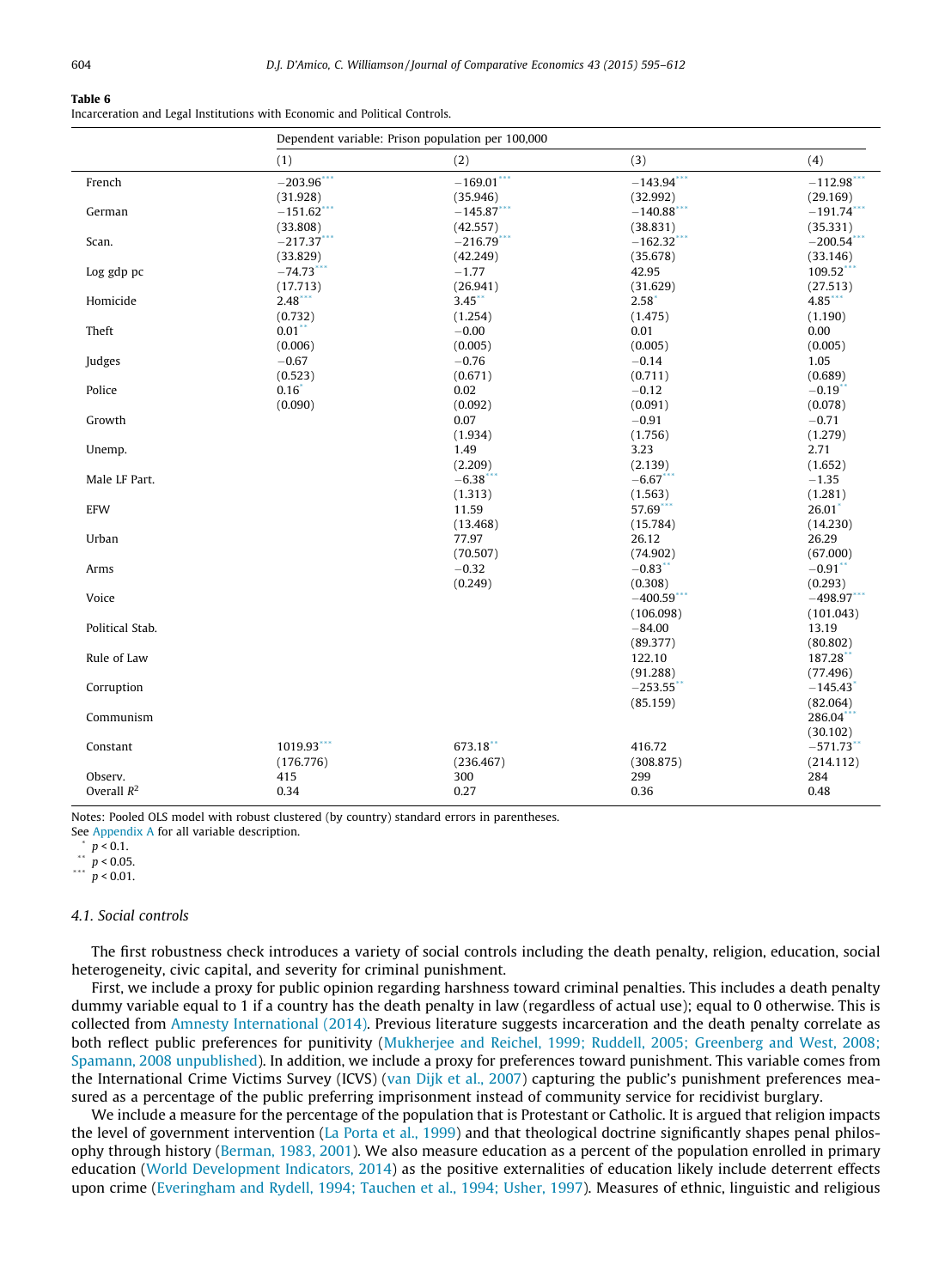|--|--|

Incarceration and Legal Institutions with Social-Economic Controls.

|               | Dependent variable: Prison population per 100,000 |                          |                        |                        |                                   |                        |                        |  |  |
|---------------|---------------------------------------------------|--------------------------|------------------------|------------------------|-----------------------------------|------------------------|------------------------|--|--|
|               | (1)                                               | (2)                      | (3)                    | (4)                    | (5)                               | (6)                    | (7)                    |  |  |
| French        | $-116.44$ **                                      | $-91.14$ ***             | $-101.17$ **           | $-123.64$ ***          | $-60.73$ **                       | $-115.41$ ***          | $-146.01$ <sup>*</sup> |  |  |
|               | (28.394)                                          | (23.410)                 | (31.166)               | (31.912)               | (25.579)                          | (28.650)               | (34.945)               |  |  |
| German        | $-174.25$ <sup>*</sup>                            | $-184.81$ <sup>*</sup>   | $-205.12$ **           | $-184.53$ <sup>*</sup> | $-162.37$                         | $-171.45$ <sup>*</sup> | $-190.32$              |  |  |
|               | (33.296)                                          | (29.277)                 | (37.965)               | (38.498)               | (30.550)                          | (33.692)               | (34.257)               |  |  |
| Scan.         | $-209.16$ <sup>*</sup>                            | $-170.41$ <sup>*</sup>   | $-341.80$ <sup>*</sup> | $-221.43$ <sup>*</sup> | $-126.07$ <sup>*</sup>            | $-220.12$ <sup>*</sup> | $-186.47$              |  |  |
|               | (33.948)                                          | (26.059)                 | (66.965)               | (39.891)               | (27.375)                          | (40.757)               | (29.274)               |  |  |
| Log gdp pc    | $56.24***$                                        | 46.16**                  | 43.55***               | 55.34***               | 55.57***                          | 56.65**                | $221.25$ ***           |  |  |
|               | (12.544)                                          | (11.406)                 | (10.766)               | (16.247)               | (14.035)                          | (12.691)               | (51.340)               |  |  |
| Homicide      | $5.34$ ***                                        | $3.86$ <sup>**</sup>     | 4.28                   | $5.25$ ***             | $3.58$ **                         | $5.07***$              | $8.64$ ***             |  |  |
|               | (0.564)                                           | (0.571)                  | (0.488)                | (0.641)                | (1.195)                           | (0.539)                | (2.007)                |  |  |
| Theft         | 0.00                                              | $0.01$ **                | $-0.00$                | $-0.00$                | $-0.00$                           | 0.00                   | $-0.01$ <sup>**</sup>  |  |  |
|               | (0.004)                                           | (0.005)                  | (0.004)                | (0.004)                | (0.004)                           | (0.004)                | (0.004)                |  |  |
| Judges        | $-1.04$ <sup>**</sup>                             | $-0.46$                  | $-1.37$ **             | $-1.26$ *              | $-1.80$ ***                       | $-1.16$ **             | 0.91                   |  |  |
|               | (0.477)                                           | (0.560)                  | (0.515)                | (0.535)                | (0.507)                           | (0.493)                | (0.674)                |  |  |
| Police        | $-0.06$                                           | $-0.03$                  | $-0.03$                | $-0.09$                | $-0.04$                           | $-0.05$                | $0.17***$              |  |  |
|               | (0.057)                                           | (0.042)                  | (0.051)                | (0.066)                | (0.050)                           | (0.055)                | (0.080)                |  |  |
| Communism     | 319.22***                                         | 398.89***                | 352.21***              | 321.15                 | 307.65***                         | 337.25***              | 433.60**               |  |  |
|               | (30.234)                                          | (24.566)                 | (31.473)               | (33.401)               | (35.945)                          | (29.958)               | (56.790)               |  |  |
| Death Penalty |                                                   | $159.12$ ***<br>(20.219) |                        |                        |                                   |                        |                        |  |  |
| Protestant    |                                                   |                          | 1.85<br>(0.591)        |                        |                                   |                        |                        |  |  |
| Catholic      |                                                   |                          | 0.01<br>(0.151)        |                        |                                   |                        |                        |  |  |
| Education     |                                                   |                          |                        | $-0.83$<br>(1.140)     |                                   |                        |                        |  |  |
| Ethnic Frac   |                                                   |                          |                        |                        | $177.19$ **<br>(62.229)           |                        |                        |  |  |
| Language Frac |                                                   |                          |                        |                        | $-76.53$ <sup>*</sup><br>(41.879) |                        |                        |  |  |
| Religion Frac |                                                   |                          |                        |                        | 139.20<br>(44.189)                |                        |                        |  |  |
| Trust         |                                                   |                          |                        |                        |                                   | 0.79<br>(0.699)        |                        |  |  |
| Prefer Prison |                                                   |                          |                        |                        |                                   |                        | $2.97***$<br>(0.856)   |  |  |
| Constant      | $-310.50$ **                                      | $-290.38$ **             | $-194.85$ <sup>*</sup> | $-190.22$              | $-398.43$ **                      | $-346.35$ **           | $-2196.25$             |  |  |
|               | (121.016)                                         | (109.158)                | (111.324)              | (145.854)              | (145.609)                         | (127.715)              | (546.255)              |  |  |
| Observ.       | 367                                               | 339                      | 339                    | 342                    | 331                               | 348                    | 195                    |  |  |
| Overall $R^2$ | 0.42                                              | 0.59                     | 0.47                   | 0.43                   | 0.48                              | 0.42                   | 0.53                   |  |  |

Notes: Pooled OLS model with robust clustered (by country) standard errors in parentheses.

See [Appendix A](#page-13-0) for all variable description.

 $p < 0.1$ .

 $p < 0.05$ .

\*\*\*  $\stackrel{P}{p}$  < 0.01.

fractionalization are also included to capture social heterogeneity ([Alesina et al., 2003\)](#page-16-0). As civic capital inversely relates to private disorder [\(Djankov et al., 2003c](#page-16-0)), we include survey data for levels of generalized trust (World Values Survey 2000, 2005) measured as the percentage of respondents who answered 'most people can be trusted' ([The European Values](#page-17-0) [Study Foundation and World Values Survey Association, 2006](#page-17-0)).

In Table 7, we report the results. In column (1), we replicate our benchmark specification including communism for comparison. The relationship between legal origins and incarceration is not sensitive to these additional variables, as all three measures of civil law remain negative and significant. The average effect across these specifications suggests a lower prison population rate by 107, 181, and 210, per 100,000, by French, German, and Scandinavian legal origin, respectively.

Column (2) shows that a country having a death penalty incarcerates approximately 159 additional inmates (per 100,000). Protestant religion is positively and significantly related to incarceration. All three measures of fractionalization are significant. Ethnic and religion fractionalization are both positive while language fractionalization is negative. Lastly, a preference for prison sentencing is significantly related to incarceration with a one standard deviation increase leading to about 49 additional inmates per  $100,000$ .<sup>17</sup> In addition, the adjusted R-squareds suggest minimal explanatory power from these additional controls.

<sup>&</sup>lt;sup>17</sup> These social controls are no longer significant in the random effects model in Appendix Table 6.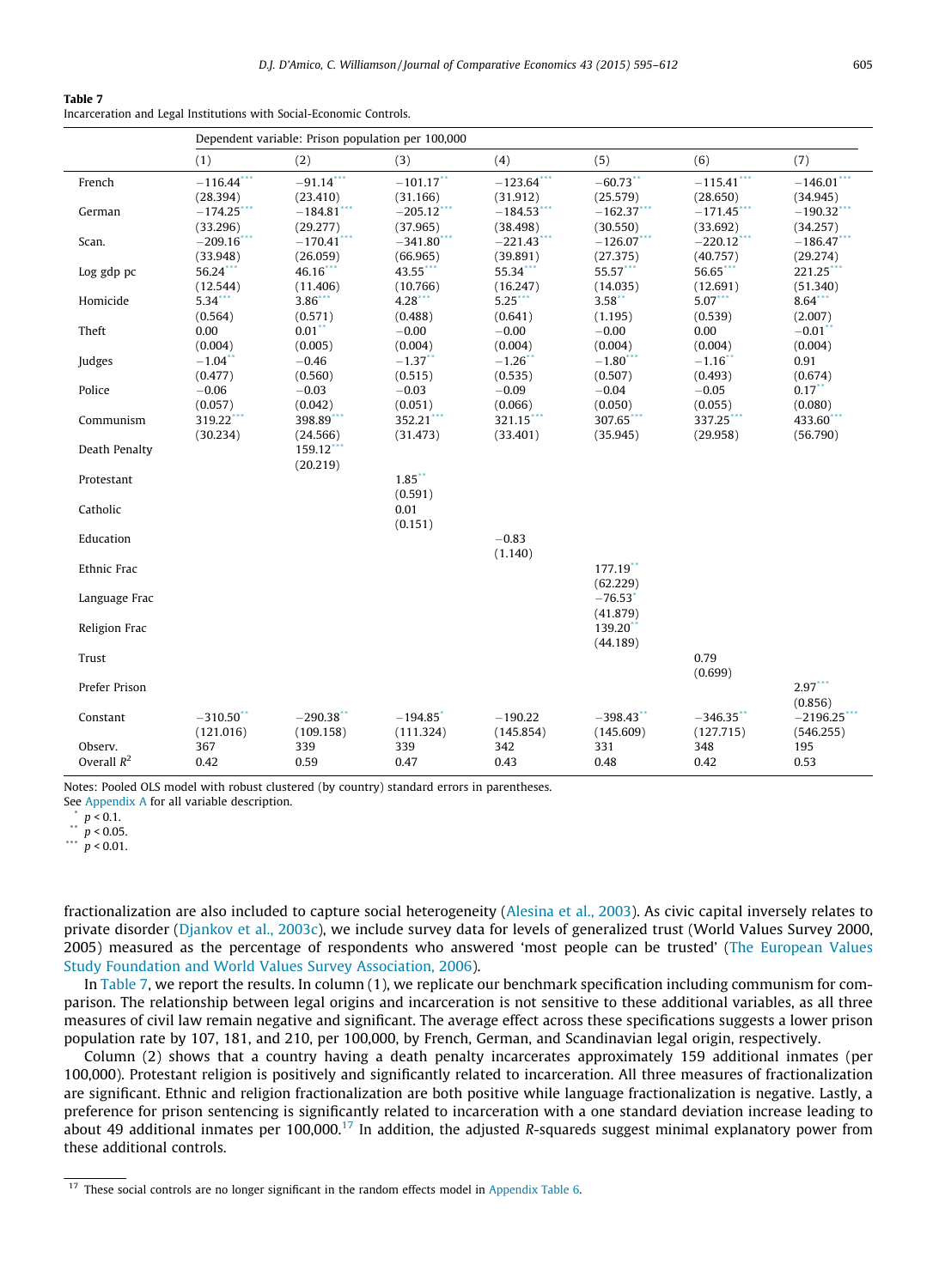<span id="page-11-0"></span>Non-Drug Related Incarceration and Legal Institutions.

|                 | Dependent variable: Non-drug related prison population per 100,000 |                        |              |                         |                       |  |  |  |
|-----------------|--------------------------------------------------------------------|------------------------|--------------|-------------------------|-----------------------|--|--|--|
|                 | (1)                                                                | (2)                    | (3)          | (4)                     | (5)                   |  |  |  |
| French          | $-58.00$ ***                                                       | $-68.26$ ***           | $-53.74$ *** | $-44.78$ **             | $-28.50$              |  |  |  |
|                 | (14.145)                                                           | (12.153)               | (15.979)     | (19.463)                | (17.996)              |  |  |  |
| German          | $-107.91$                                                          | $-103.86$ <sup>*</sup> | $-76.09$     | $-115.97$ **            | $-100.27$             |  |  |  |
|                 | (16.121)                                                           | (14.331)               | (20.926)     | (21.186)                | (17.935)              |  |  |  |
| Scan.           | $-113.05$ **                                                       | $-115.42$              | $-110.17$ ** | $-109.04$               | $-100.05$             |  |  |  |
|                 | (12.110)                                                           | (10.843)               | (15.660)     | (18.896)                | (18.103)              |  |  |  |
| Log gdp pc      | $22.14$ **                                                         | 32.14***               | 47.27***     | 38.38                   | 38.82**               |  |  |  |
|                 | (8.418)                                                            | (8.923)                | (12.981)     | (19.603)                | (16.767)              |  |  |  |
| Communism       | 279.42                                                             | 287.71***              | 333.83       | 378.45                  | 342.15                |  |  |  |
|                 | (28.111)                                                           | (25.160)               | (35.391)     | (35.009)                | (28.410)              |  |  |  |
| Homicide        |                                                                    | 5.05                   | 4.89         | $4.16$ ***              | $4.00$ <sup>***</sup> |  |  |  |
|                 |                                                                    | (0.747)                | (0.787)      | (0.790)                 | (1.115)               |  |  |  |
| Theft           |                                                                    | $0.01$ **              | $0.01$ **    | $-0.00$                 | 0.00                  |  |  |  |
|                 |                                                                    | (0.002)                | (0.003)      | (0.002)                 | (0.003)               |  |  |  |
| Judges          |                                                                    |                        | $-2.10$      | $-1.31$ <sup>**</sup>   | $-0.43$               |  |  |  |
|                 |                                                                    |                        | (0.573)      | (0.458)                 | (0.651)               |  |  |  |
| Police          |                                                                    |                        | $-0.04$      | 0.02                    | $-0.00$               |  |  |  |
|                 |                                                                    |                        | (0.059)      | (0.054)                 | (0.059)               |  |  |  |
| Growth          |                                                                    |                        |              | $-0.04$                 | $-0.97$               |  |  |  |
|                 |                                                                    |                        |              | (0.933)                 | (0.879)               |  |  |  |
| Unemp.          |                                                                    |                        |              | 1.14                    | 0.01                  |  |  |  |
|                 |                                                                    |                        |              | (1.273)                 | (1.344)               |  |  |  |
| Male LF Part.   |                                                                    |                        |              | $-1.47$                 | $-2.85$ <sup>*</sup>  |  |  |  |
| EFW             |                                                                    |                        |              | (1.373)<br>17.20        | (1.461)<br>36.24**    |  |  |  |
|                 |                                                                    |                        |              |                         |                       |  |  |  |
| Urban           |                                                                    |                        |              | (13.352)<br>$270.27$ ** | (15.355)<br>149.76    |  |  |  |
|                 |                                                                    |                        |              | (64.851)                | (51.182)              |  |  |  |
| Arms            |                                                                    |                        |              | $-0.20$ <sup>*</sup>    | $-0.40$               |  |  |  |
|                 |                                                                    |                        |              | (0.104)                 | (0.131)               |  |  |  |
| Voice           |                                                                    |                        |              |                         | $-326.95$             |  |  |  |
|                 |                                                                    |                        |              |                         | (52.500)              |  |  |  |
| Political Stab. |                                                                    |                        |              |                         | $-96.91$              |  |  |  |
|                 |                                                                    |                        |              |                         | (59.806)              |  |  |  |
| Rule of Law     |                                                                    |                        |              |                         | 150.51                |  |  |  |
|                 |                                                                    |                        |              |                         | (58.637)              |  |  |  |
| Corruption      |                                                                    |                        |              |                         | 12.76                 |  |  |  |
|                 |                                                                    |                        |              |                         | (51.020)              |  |  |  |
| Constant        | $-73.19$                                                           | $-201.56$ **           | $-326.73$ ** | $-468.28$ **            | $-185.07$             |  |  |  |
|                 | (89.927)                                                           | (92.875)               | (142.051)    | (184.831)               | (185.626)             |  |  |  |
| Observ.         | 392                                                                | 356                    | 275          | 222                     | 222                   |  |  |  |
| Overall $R^2$   | 0.45                                                               | 0.53                   | 0.59         | 0.62                    | 0.69                  |  |  |  |
|                 |                                                                    |                        |              |                         |                       |  |  |  |

Notes: Pooled OLS model with robust clustered (by country) standard errors in parentheses.

See [Appendix A](#page-13-0) for all variable description.

 $\binom{p}{1}$   $p < 0.1$ .

\*\*  $p < 0.05$ .

 $p < 0.01$ .

## 4.2. Drug incarceration

As discussed earlier, our results may be sensitive to common law countries criminalizing more activities than civil law countries with particular influence from drug prohibition. For example, it is estimated that half of Federal inmates in the United States from 2001 to 2013 are in prison due to drug charges [\(Carson, 2014, p. 17\)](#page-16-0). Thus, investigating total versus non-drug prison populations provides an opportunity to minimize concern over stricter criminalization in common law countries.

We retest our main specifications on non-drug related prison populations (per 100,000). To calculate this measure, we combine two different data sources. We use our prison population data from UNODC and the drug prison population ratio from [Bewley-Taylor et al. \(2009\)](#page-16-0). Drug prison population ratio is only available for one point in time.<sup>18</sup> The authors calculate

<sup>&</sup>lt;sup>18</sup> Drug related incarceration includes drug offenders, combining both 'possession and use' and 'trafficker and dealing' figures. This data is only available for 54 countries.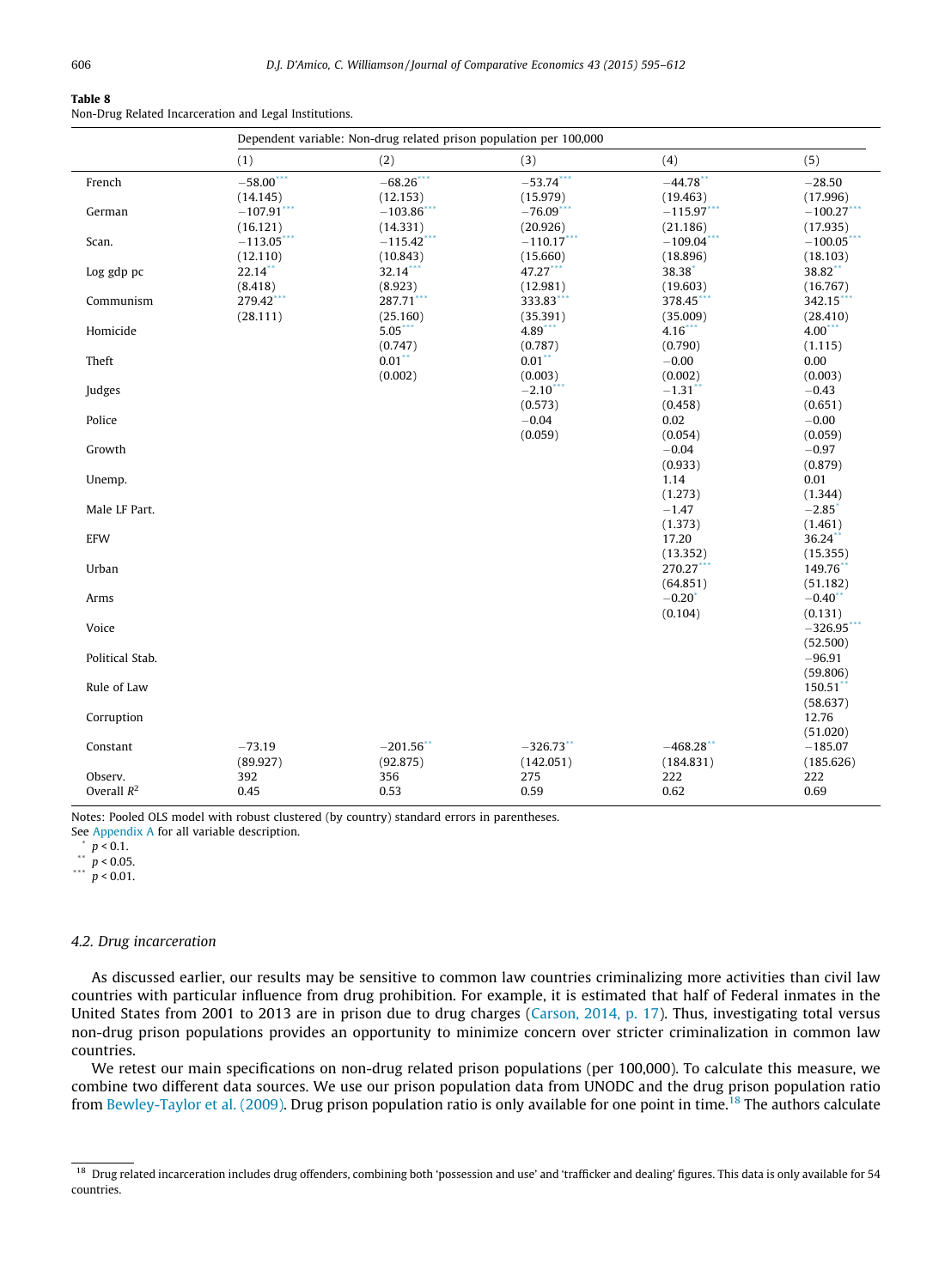this measure with data as close to 2008 as possible. We create a measure of non-drug related prison populations across countries and years by assuming the ratio of drug prisoners is constant over time. This assumption allows for an increase in drug prison population but at the same rate as the increase in the overall prison population.

We first calculate the drug prison population by using the ratio of drug prisoners (held constant) multiplied by the prison population rate from UNODC for each year from 2001 to 2011. Non-drug related prison population is calculated by subtracting drug prison population from total prison population from UNODC.

The results are present in [Table 8](#page-11-0) above. We first present a stripped down benchmark specification controlling for legal origin, log GDP per capita, and communism. As we found previously with total prison population rates, legal origin is negatively and significantly related to non-drug related prison population. For example, French, German, and Scandinavian legal origins reduce non-drug related inmates by about 58, 107, and 113, per 100,000, respectively. Communism increases nondrug related inmates by about 279 per 100,000.

This relationship holds throughout the specifications as we introduce additional controls including crime rates, criminal justice measures, economic, and political controls. The adjusted R-squareds suggest these specifications, on average, explain over half of the variation in non-drug related incarceration rates. As an additional robustness check (not reported), we replace the dependent variable with drug prison population rate and find similar results. Collectively, these findings mitigate much of the concern that the unique criminality of drugs explains the relationship between incarceration and legal origin.

These results support our main argument. In so far as drug crimes are perceived as a threat to social order, monitoring, regulation, and sanctioning by public bureaucracies under civil law represent a smaller increase in marginal enforcement costs when compared to reliance on imprisonment. However, with prison facilities in place, common law countries face lower marginal costs of additional imprisonment compared to bureaucratic enforcement techniques. Collectively, this suggests that common law countries tend to rely upon incarceration for enforcement against criminal behaviors and social controls more so than civil law nations.

After running several additional robustness tests including rerunning all specifications on a cross section of the data, using a random effect model, and dropping two observations that were detected as outliers, the results hold.<sup>19</sup> In addition, we use a measure for property rights instead of economic freedom, additional public opinion variables on crime and safety, and a measure of executive constraints for political institutions. These variables are insignificant and our main findings are unchanged. The random effects specifications are reported in the online Appendix. The additional sensitivity tests are not reported to save space but they are available upon request.

#### 5. Conclusions

In previous work, legal origins are argued to shape contemporary economic performance indirectly through historical legacies of good governance ([La Porta et al., 1999\)](#page-17-0). Our findings suggest that it also shapes incentives to more systematically rely upon incarceration. Historical processes within civil legal territories, while less effective at promoting economic prosperity, create bureaucratic means of enforcement that can be utilized at lower marginal costs than punishment by imprisonment. This logic supports the conjecture that alternative frameworks for responding to disorder and maintaining social control within legal origins relate to incarceration outcomes. Thus, we consider our findings to support the literature showing that legal origins shape not only financial and economic consequences but other social institutional outcomes as well.

Our findings do not carry normative or optimality implications. Such assessments require knowledge outside the scope of our analysis. For example, we would need to know the deterrent effects as well as the full scope of financial and social costs of incarceration relative to bureaucratic monitoring. Our study offers an explanation for why greater prison populations in common law countries may be contextually efficient, but it lacks the ability to claim common law incarceration rates as either socially optimal or excessive. In addition, our analysis suggests a perhaps sober realization regarding prison reform as legal origins represent deeply ingrained incentive structures pertaining to social control.

## Acknowledgments

We thank the editor and two anonymous reviewers for valuable comments and suggestions. We thank Bhanupriya Shanmugam for data collection and research assistance. We also thank Adam Martin, Shaomeng Jia, Jesse Shapiro, and participants at the political economy seminar at King's College London for comments.

<sup>&</sup>lt;sup>19</sup> The outlier observations are St. Vincent and the Grenadines in 2004 and 2005. The methodology used in the bacon test using a percentile of 0.25 in Stata as suggested by [Weber \(2010\).](#page-17-0)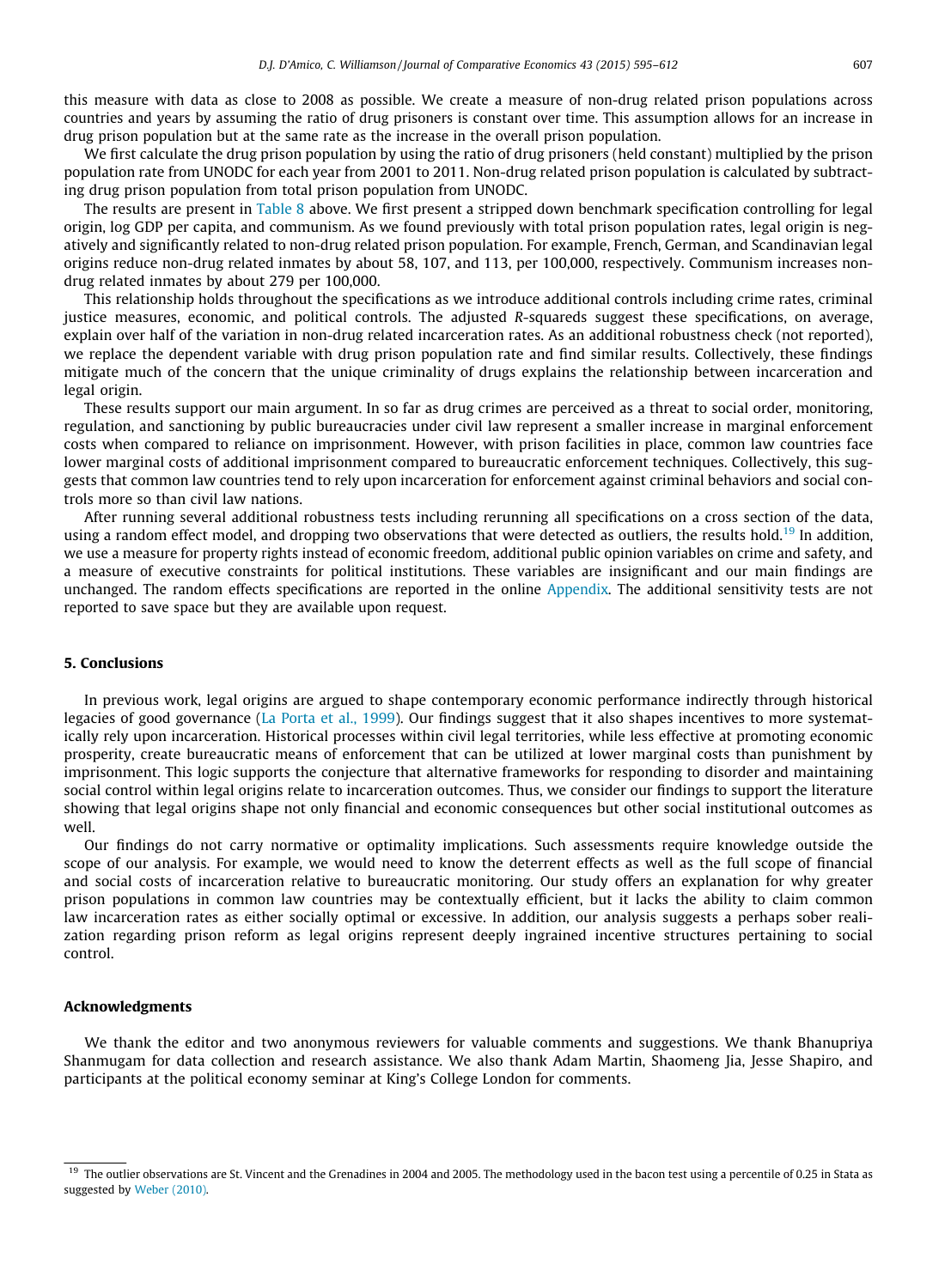## <span id="page-13-0"></span>Appendix A. Data description

| Abbreviation            | Description                                                                                                                                                                                                                                                                                                                                                                                                                             | Source                                             |
|-------------------------|-----------------------------------------------------------------------------------------------------------------------------------------------------------------------------------------------------------------------------------------------------------------------------------------------------------------------------------------------------------------------------------------------------------------------------------------|----------------------------------------------------|
| Prison Pop              | Total number of adult inhabitants in prisons, penal or correctional<br>institutions (excluding temporary jail lock-ups) per 100,000. "Prisons,<br>penal or correctional institutions" means all publicly and privately<br>financed institutions where persons are deprived of their liberty                                                                                                                                             | UN Office on Drug and<br>Crime                     |
| French                  | Dummy variable coded 0 or 1: 1 indicates that a country was colonized<br>by France and French legal code was transferred; 0 indicates that a<br>country inherited English, German, or Scandanavian                                                                                                                                                                                                                                      | La Porta et al. (2008)                             |
| German                  | Dummy variable coded 0 or 1: 1 indicates that a country was colonized<br>by Germany and German legal code was transferred; 0 indicates that a<br>country inherited French, English, or Scandanavian                                                                                                                                                                                                                                     | La Porta et al. (2008)                             |
| Scandinavian            | Dummy variable coded 0 or 1: 1 indicates that a country was colonized La Porta et al. (2008)<br>by Scandinavian countries and Scandinavian legal code was<br>transferred; 0 indicates that a country inherited French, German, or<br>English                                                                                                                                                                                            |                                                    |
| Log GDP PC              | Log of gross domestic product per capita, PPP, constant 2011<br>international dollar                                                                                                                                                                                                                                                                                                                                                    | <b>World Development</b><br><b>Indicators 2014</b> |
| Homicide                | Homicides per 100,000. Intentional homicide is defined as unlawful<br>death purposefully inflicted on a person by another person                                                                                                                                                                                                                                                                                                        | UN Office on Drug and<br>Crime                     |
| Theft                   | Number of police recorded thefts per 100,000 at the national level.<br>Theft means depriving a person or organization of property without<br>force with the intent to keep it. Excludes burglary; housebreaking;<br>robbery; and theft of a motor vehicle, which are recorded separately                                                                                                                                                | UN Office on Drug and<br>Crime                     |
| Judges                  | Total number of professional judges/magistrates per 100,000.<br>Professional Judges or Magistrates means both full-time and part-time<br>officials authorized to hear civil, criminal and other cases, including in<br>appeal courts, and to make dispositions in a court of law. Also includes<br>authorized associate judges and magistrates                                                                                          | UN Office on Drug and<br>Crime                     |
| Police                  | Total police personnel per 100,000. Police Personnel means personnel<br>in public agencies whose principal functions are the prevention,<br>detection and investigation of crime and the apprehension of alleged<br>offenders                                                                                                                                                                                                           | UN Office on Drug and<br>Crime                     |
| Prosecuted              | Total number of persons prosecuted per 100,000. This refers to alleged<br>offenders against whom prosecution commenced in the reporting year.<br>Persons may be prosecuted by the public prosecutor or the law<br>enforcement agency responsible for prosecution, at the national level,<br>irrespective of the case-ending decision                                                                                                    | UN Office on Drug and<br>Crime                     |
| Convicted               | Total number of persons convicted per 100,000. This refers to persons<br>found guilty by any legal body authorized to pronounce a conviction<br>under national criminal law, whether or not the conviction was later<br>upheld. The total number of persons convicted should also include<br>persons convicted of serious special law offences but exclude persons<br>convicted of minor road traffic offences and other petty offences | UN Office on Drug and<br>Crime                     |
| <b>Conviction Rate</b>  | Total number convicted/total number prosecuted                                                                                                                                                                                                                                                                                                                                                                                          | UN Office on Drug and<br>Crime                     |
| Drug Conviction<br>Rate | Total number convicted/total number prosecuted, for all drug offenses                                                                                                                                                                                                                                                                                                                                                                   | UN Office on Drug and<br>Crime                     |
| Safe Alone              | Measured as a percentage of respondents answering 'yes' to the<br>question: Do you feel safe walking alone at night in the city or area<br>where you live? Averaged 2006-2010                                                                                                                                                                                                                                                           | Gallup WorldPoll                                   |
| Assaulted               | Measured as a percentage of respondents answering 'yes' to the<br>question: Within the past 12 months, have you been assaulted or<br>mugged? Averaged 2006-2010                                                                                                                                                                                                                                                                         | Gallup WorldPoll                                   |

(continued on next page)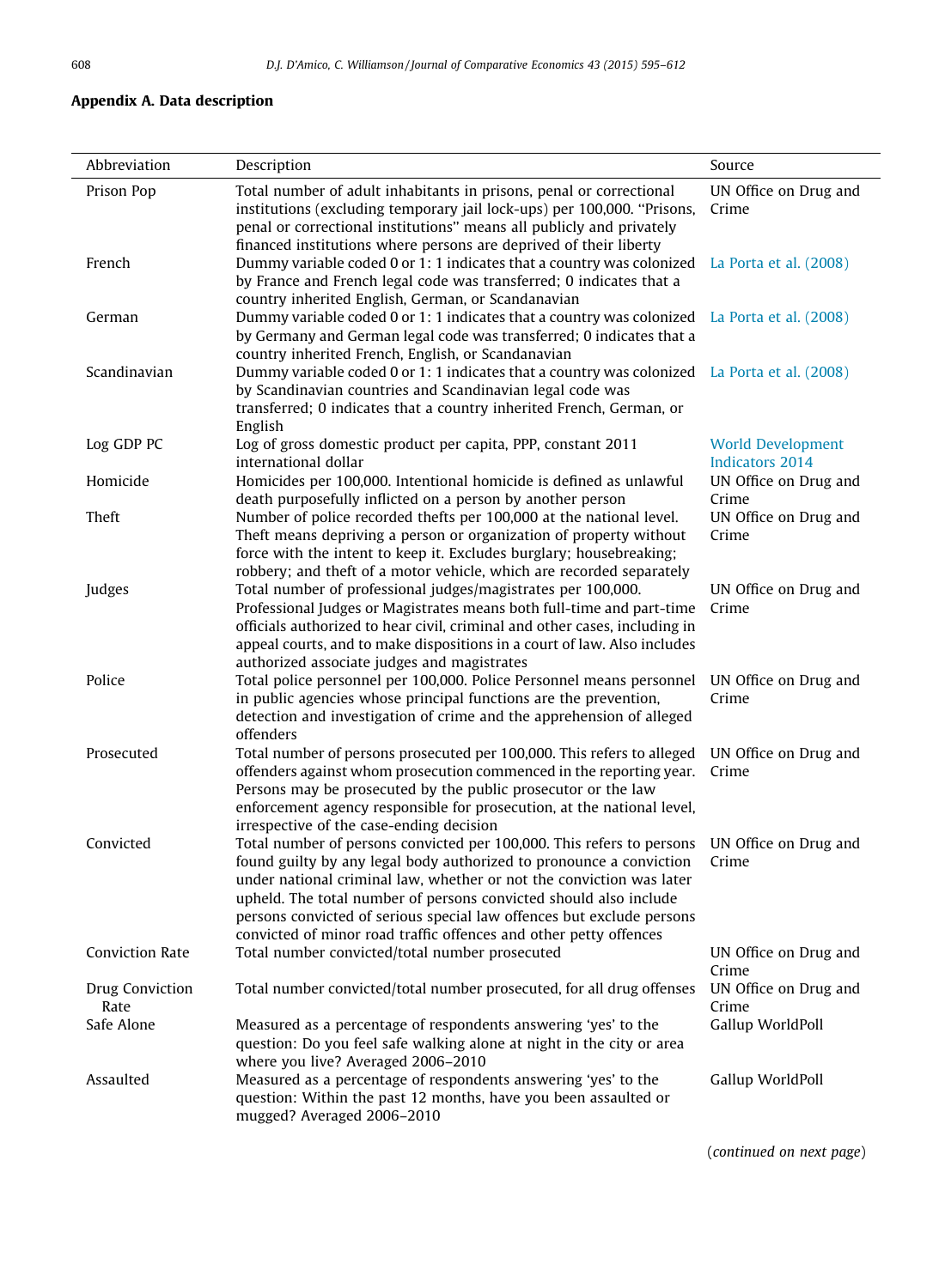## Appendix A. (continued)

| Abbreviation    | Description                                                                                                                                                                                                                                                                                                                                                                                                  | Source                                             |
|-----------------|--------------------------------------------------------------------------------------------------------------------------------------------------------------------------------------------------------------------------------------------------------------------------------------------------------------------------------------------------------------------------------------------------------------|----------------------------------------------------|
| Property Stolen | Measured as a percentage of respondents answering 'yes' to the<br>question: Within the past 12 months, have you had money or property<br>stolen from you or another household member? Averaged 2006-2010                                                                                                                                                                                                     | Gallup WorldPoll                                   |
| Drugs           | Total drug offenses per 100,000 is all intentional acts that involve the<br>cultivation, production, manufacture, extraction, preparation, offering<br>for sale, distribution, purchase, sale, delivery on any terms, brokerage,<br>dispatch, dispatch in transit, transport, importation, exportation, and<br>possession or trafficking of internationally controlled drugs                                 | UN Office on Drug and<br>Crime                     |
| Growth          | Growth of GDP per capita, PPP, constant 2011 international dollars                                                                                                                                                                                                                                                                                                                                           | <b>World Development</b><br><b>Indicators 2014</b> |
| Unemp.          | Unemployment refers to the share of the labor force that is without<br>work but available for and seeking employment                                                                                                                                                                                                                                                                                         | <b>World Development</b><br><b>Indicators 2014</b> |
| Male LF Part.   | Labor force participation rate is the proportion of the male population<br>ages 15-64 that is economically active: all people who supply labor for<br>the production of goods and services                                                                                                                                                                                                                   | <b>World Development</b><br><b>Indicators 2014</b> |
| <b>EFW</b>      | Economic freedom is measured on a scale from zero to ten, with ten<br>representing a greater degree of freedom. The index is captures size of<br>government, monetary policy and price stability, legal structure and<br>security of private ownership, freedom to trade with foreigners, and<br>regulation of credit, business, and labor                                                                   | Gwartney et al. (2013)                             |
| Urban           | Percent of population living in an urban area                                                                                                                                                                                                                                                                                                                                                                | <b>World Development</b><br><b>Indicators 2014</b> |
| Arms            | Arms imports is the supply of military weapons through sales, aid,<br>gifts, and those made through manufacturing licenses                                                                                                                                                                                                                                                                                   | <b>World Development</b><br><b>Indicators 2014</b> |
| Voice           | Voice and accountability captures perceptions of the extent to which a<br>country's citizens are able to participate in selecting their government,<br>as well as freedom of expression, freedom of association, and a free<br>media. Captures the level of military involvement in politics and<br>democratic accountability                                                                                | <b>Worldwide Governance</b><br>Indicators (2013)   |
| Political Stab. | Political Stability and Absence of Violence/Terrorism measures<br>perceptions of the likelihood that the government will be destabilized<br>or overthrown by unconstitutional or violent means, including<br>politically-motivated violence and terrorism                                                                                                                                                    | <b>Worldwide Governance</b><br>Indicators (2013)   |
| Rule of Law     | Rule of law captures perceptions of the extent to which agents have<br>confidence in and abide by the rules of society, and in particular the<br>quality of contract enforcement, property rights, the police, and the<br>courts, as well as the likelihood of crime and violence                                                                                                                            | <b>Worldwide Governance</b><br>Indicators (2013)   |
| Corruption      | Measures control of corruption using multiple sources. Captures the<br>assessment of the intrusiveness of the country's bureaucracy                                                                                                                                                                                                                                                                          | <b>Worldwide Governance</b><br>Indicators (2013)   |
| Communism       | Measures a history of communism. The average of dummy variables<br>equal to 1 for whether a country is communist at six points during the<br>20th century, every 15 years starting in 1925. We average all six<br>dummies to get a measure of the share of the century a country was<br>communist                                                                                                            | <b>Barro and McCleary</b><br>(2003)                |
| Jud. Indep.     | Judicial Independence is computed as the sum of three variables: the<br>tenure of Supreme Court judges (highest court in any country), the<br>tenure of highest ranked judges ruling on administrative cases, and the<br>existence of a case law. The variable is normalized from zero to one<br>where higher values equal a higher degree of judicial independence.<br>This variable is measured as of 1995 | La Porta et al. (2004)                             |
| Death Penalty   | Death Penalty coded 0 or 1: 1 indicates the country has the death<br>penalty in law, 0 suggests otherwise. As of March 2014                                                                                                                                                                                                                                                                                  | Amnesty International                              |
| Protestant      | Measured as the percentage of population in 1980 (or for 1990–1995<br>for countries formed more recently) that belonged to Protestant<br>religion                                                                                                                                                                                                                                                            | La Porta et al. (1999)                             |

(continued on next page)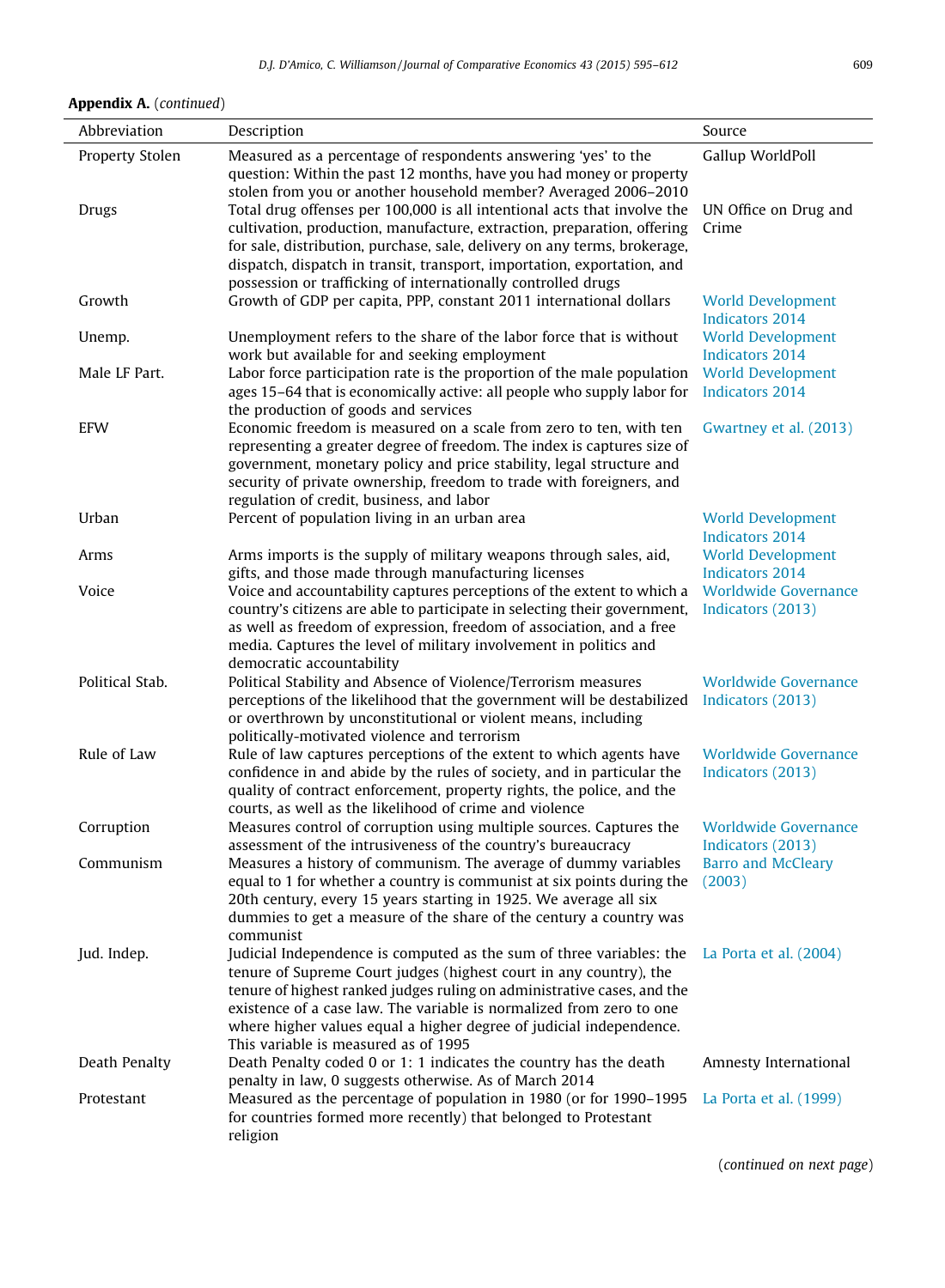| Abbreviation                          | Description                                                                                                                                                                                                                                                                                                               | Source                           |
|---------------------------------------|---------------------------------------------------------------------------------------------------------------------------------------------------------------------------------------------------------------------------------------------------------------------------------------------------------------------------|----------------------------------|
| Catholic                              | Measured as the percentage of population in 1980 (or for 1990–1995 La Porta et al. (1999)<br>for countries formed more recently) that belonged to Roman Catholic<br>religion                                                                                                                                              |                                  |
| Education                             | Percentage enrolled in primary education. Can exceed 100% due to<br>inclusion of over- and under-aged students                                                                                                                                                                                                            | <b>World Development</b><br>2014 |
| Ethnic Frac                           | Measures the degree of ethnic heterogeneity                                                                                                                                                                                                                                                                               | Alesina et al. (2003)            |
| Language Frac                         | Measures the degree of language heterogeneity                                                                                                                                                                                                                                                                             | Alesina et al. (2003)            |
| Religion Frac                         | Measures the degree of religious heterogeneity                                                                                                                                                                                                                                                                            | Alesina et al. (2003)            |
| Trust                                 | Trust is the percentage of respondents who answered that "Most<br>people can be trusted. Average from 1982 to 2007                                                                                                                                                                                                        | World Values Survey<br>1981-2007 |
| Prefer Prison                         | Percentage of the public opting for imprisonment as punishment for<br>recidivist burglar in 2004/05 plus results from earlier surveys in<br>countries and main cities. Average results from 2001 to 2005 were<br>used                                                                                                     | van Dijk et al. (2007)           |
| Non-drug Related<br>Prison Population | Drug prison population is calculated by using the ratio of drug<br>prisoners (held constant) multiplied by the prison population rate<br>from UNODC for each year from 2001 to 2011. Non-drug related prison<br>population is calculated by subtracting drug prison population from<br>total prison population from UNODC | Bewley-Taylor et al.<br>(2009)   |

# <span id="page-15-0"></span>Appendix A. (continued)

## Appendix B. List of countries

| All countries, 113 total |                    |                    |                          |
|--------------------------|--------------------|--------------------|--------------------------|
| Albania                  | Czech Republic     | Kuwait             | Romania                  |
| Algeria                  | Denmark            | Kyrgyz Republic    | Russia                   |
| Argentina                | Dominican Republic | Latvia             | Saudi Arabia             |
| Armenia                  | Ecuador            | Lebanon            | Senegal                  |
| Australia                | Egypt              | Lesotho            | Sierra Leone             |
| Austria                  | El Salvador        | Luxembourg         | Singapore                |
| Azerbaijan               | Estonia            | Macedonia          | Slovak Republic          |
| <b>Bahamas</b>           | Finland            | Malta              | Slovenia                 |
| <b>Bahrain</b>           | France             | <b>Mauritius</b>   | South Africa             |
| Bangladesh               | Georgia            | Mexico             | Spain                    |
| <b>Barbados</b>          | Germany            | Moldova            | Sri Lanka                |
| <b>Belarus</b>           | Greece             | Mongolia           | St. Vincent & Grenadines |
| Belgium                  | Guinea             | Morocco            | Swaziland                |
| <b>Belize</b>            | Guyana             | Mozambique         | Sweden                   |
| <b>Bolivia</b>           | Honduras           | Myanmar            | Switzerland              |
| Bosnia and Herz.         | Hong Kong          | Nepal              | Syrian Arab Republic     |
| <b>Botswana</b>          | Hungary            | <b>Netherlands</b> | Thailand                 |
| <b>Brazil</b>            | Iceland            | New Zealand        | Trinidad and Tobago      |
| <b>Bulgaria</b>          | India              | Nicaragua          | Turkey                   |
| Burkina Faso             | Ireland            | Norway             | Turkmenistan             |
| Burundi                  | Israel             | Oman               | Uganda                   |
| Canada                   | Italy              | Panama             | Ukraine                  |
| Chile                    | Jamaica            | Paraguay           | <b>UAE</b>               |
| China                    | Japan              | Peru               | United Kingdom           |
| Colombia                 | Jordan             | Philippines        | <b>United States</b>     |
| Costa Rica               | Kazakhstan         | Poland             | Uruguay                  |
| Croatia                  | Kenya              | Portugal           | Venezuela                |
| Cyprus                   | Korea, Rep.        | Oatar              | Yemen                    |
|                          |                    |                    | Zimbabwe                 |
|                          |                    |                    |                          |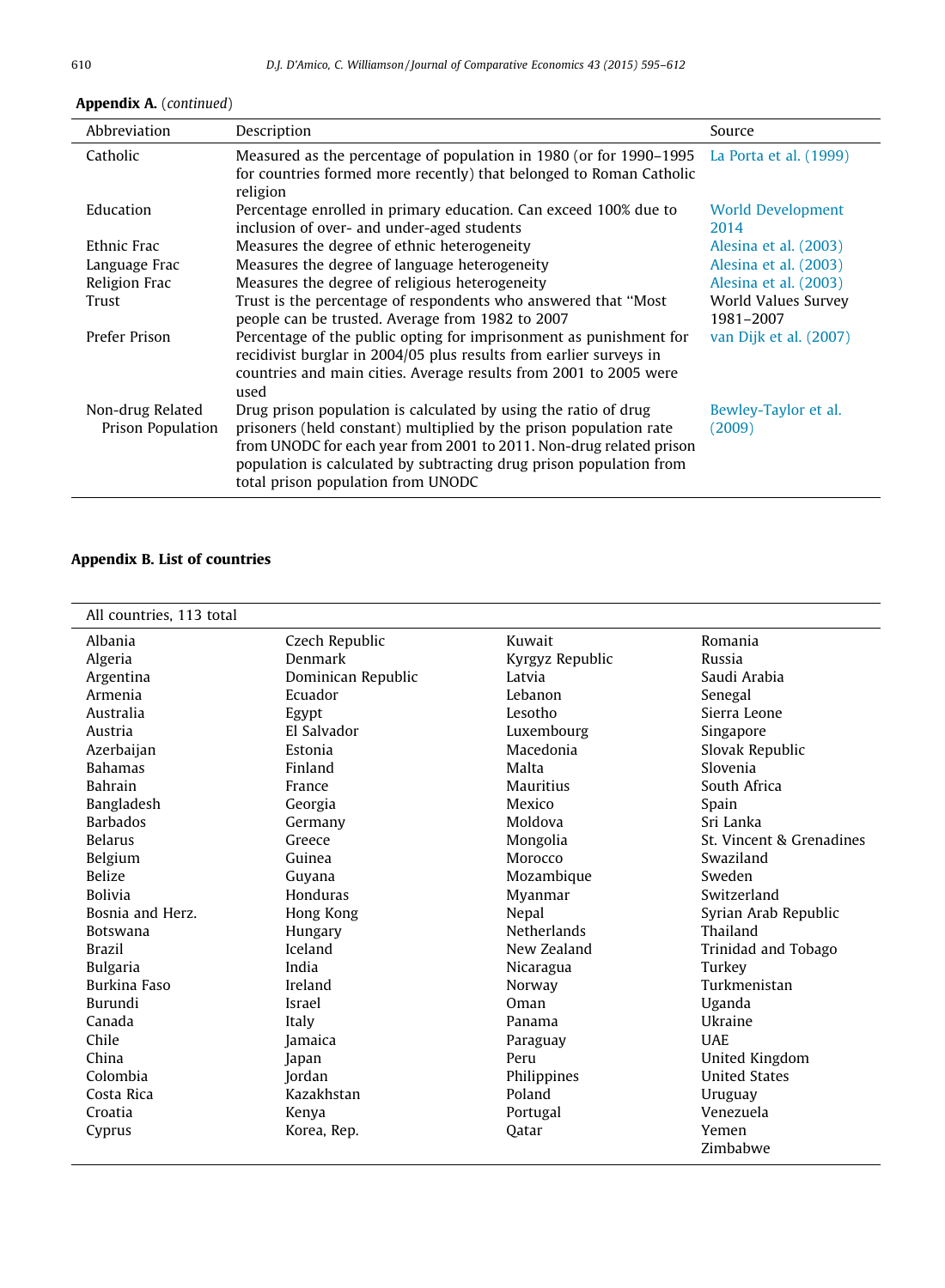## <span id="page-16-0"></span>Appendix C. Supplementary material

Supplementary data associated with this article can be found, in the online version, at [http://dx.doi.org/10.1016/](http://dx.doi.org/10.1016/j.jce.2014.11.002) [j.jce.2014.11.002](http://dx.doi.org/10.1016/j.jce.2014.11.002).

### References

[Acemoglu, Daron, Johnson, Simon, Robinson, James, 2001. The colonial origins of comparative development: an empirical investigation. The American](http://refhub.elsevier.com/S0147-5967(14)00117-6/h0005) [Economic Review 91, 1369–1401.](http://refhub.elsevier.com/S0147-5967(14)00117-6/h0005)

[Acemoglu, Daron, Johnson, Simon, Robinson, James, 2002. Reversal of fortune: geography and institutions in the making of the modern world income](http://refhub.elsevier.com/S0147-5967(14)00117-6/h0010) [distribution. Quarterly Journal of Economics 117, 1231–1294.](http://refhub.elsevier.com/S0147-5967(14)00117-6/h0010)

[Alesina, Alberto, Devleeschauwer, Arnaud, Easterly, William, Kurlat, Sergio, Wacziarg, Romain, 2003. Fractionalization. Journal of Economic Growth 8, 155–](http://refhub.elsevier.com/S0147-5967(14)00117-6/h0020) [194](http://refhub.elsevier.com/S0147-5967(14)00117-6/h0020).

Amnesty International, March 2014. <<http://www.amnesty.org/en/death-penalty>>.

Aronowitz, Alexis, 1993. Germany. In: Newman, Graeme, Bouloukos, Adam, Cohen, Debra (Eds.), World Factbook of Criminal Justice Systems 2002. Bureau of Justice Statistics. [<http://www.bjs.gov/content/pub/html/wfcj.cfm>](http://www.bjs.gov/content/pub/html/wfcj.cfm).

[Barro, Robert, McCleary, Rachel, 2003. Religion and economic growth. American Sociological Review 68, 760–781](http://refhub.elsevier.com/S0147-5967(14)00117-6/h0035).

[Beckett, Katherine, Western, Bruce, 2001. Governing social marginality: welfare, incarceration, and the transformation of state policy. Punishment and](http://refhub.elsevier.com/S0147-5967(14)00117-6/h0050) [Society 3, 43–59](http://refhub.elsevier.com/S0147-5967(14)00117-6/h0050).

[Berman, Harold, 1983. Law and Revolution: The Formation of the Western Legal Tradition. Harvard University Press, Cambridge](http://refhub.elsevier.com/S0147-5967(14)00117-6/h0055).

[Berman, Harold, 2001. Law and Revolution II: The Impact of the Protestant Reformations on the Western Legal Tradition. Harvard University Press,](http://refhub.elsevier.com/S0147-5967(14)00117-6/h0060) [Cambridge.](http://refhub.elsevier.com/S0147-5967(14)00117-6/h0060)

Bewley-Taylor, Dave, Hallam, Chris, Allen, Rob, 2009. The Incarceration of Drug Offenders: An Overview. The Beckley Foundation Drug Policy Programme, Report 16. King's College London, London, p. 1–18.

Borricand, Jacques, 1993. France. In Newman, Graeme, Bouloukos, Adam, Cohen, Debra (Eds.), World Factbook of Criminal Justice Systems 2002. Bureau of Justice Statistics. [<http://www.bjs.gov/content/pub/html/wfcj.cfm>](http://www.bjs.gov/content/pub/html/wfcj.cfm).

[Botero, Juan, Djankov, Simeon, Porta, Rafael La, Lopez-de.-Silanes, Florencio, Shleifer, Andrei, 2004. The regulation of labor. Quarterly Journal of Economics](http://refhub.elsevier.com/S0147-5967(14)00117-6/h0075) [119, 1339–1382](http://refhub.elsevier.com/S0147-5967(14)00117-6/h0075).

[Brodeur, Jean-Paul, 2007. Comparative penology in perspective. Crime and Justice 36, 49–91.](http://refhub.elsevier.com/S0147-5967(14)00117-6/h0085)

Carson, Elizabeth, 2014. Prisoners in 2013. Bulletin. Bureau of Justice Statistics, Washington, DC.

[Cavadino, Michael, Dignan, James, 2006a. Penal Systems: A Comparative Approach. Sage, Los Angeles](http://refhub.elsevier.com/S0147-5967(14)00117-6/h0095).

[Cavadino, Michael, Dignan, James, 2006b. Penal policy and political economy. Criminology & Criminal Justice 6, 435–456.](http://refhub.elsevier.com/S0147-5967(14)00117-6/h0100)

[Chiricos, Theodore, Delone, Miriam, 1992. Labor surplus and punishment: a review and assessment of theory and evidence. Social Problems 39, 421–446.](http://refhub.elsevier.com/S0147-5967(14)00117-6/h0105) [Damaska, Mirjan, 1986. The Faces of Justice and State Authority. Yale University Press, New Haven](http://refhub.elsevier.com/S0147-5967(14)00117-6/h0115).

[Dari-Mattiacci, Giuseppe, Guerriero, Carmine, 2011. Law, economics and history: endogenous institutional change and legal innovation. In: Faure, Michael,](http://refhub.elsevier.com/S0147-5967(14)00117-6/h0120) [Smits, Jan \(Eds.\), Does Law Matter? On Law and Economic Growth. Intersentia, Cambridge, pp. 137–154](http://refhub.elsevier.com/S0147-5967(14)00117-6/h0120).

[Dawson, John, 1960. A History of Lay Judges. Harvard University Press, Cambridge](http://refhub.elsevier.com/S0147-5967(14)00117-6/h0125).

De Giorgi, Alessandro, 2006. Rethinking the Political Economy of Punishment: Perspectives on Post-Fordism and Penal Politics. Aldershot, Hampshire.

[Djankov, Simeon, La Porta, Rafael, Lopez-de-Silanes, Florencio, Shlefier, Andrei, 2002. The regulation of entry. The Quarterly Journal of Economics 117, 1–37.](http://refhub.elsevier.com/S0147-5967(14)00117-6/h0135)

[Djankov, Simeon, Mcliesh, Caralee, Nenova, Tatiana, Shleifer, Andrei, 2003a. Who owns the media?. Journal of Law and Economics 46, 341–381](http://refhub.elsevier.com/S0147-5967(14)00117-6/h0140). [Djankov, Simeon, Glaeser, Edward, La Porta, Rafael, Lopez-de-Silanes, Florencio, Shleifer, Andrei, 2003b. Courts. Quarterly Journal of Economics 118, 453–](http://refhub.elsevier.com/S0147-5967(14)00117-6/h0145)

[518](http://refhub.elsevier.com/S0147-5967(14)00117-6/h0145). [Djankov, Simeon, Glaeser, Edward, La Porta, Rafael, Lopez-de-Silanes, Florencio, Shleifer, Andrei, 2003c. The new comparative economics. Journal of](http://refhub.elsevier.com/S0147-5967(14)00117-6/h0150) [Comparative Economics 31, 595–619.](http://refhub.elsevier.com/S0147-5967(14)00117-6/h0150)

[Djankov, Simeon, La Porta, Rafael, Lopez-de-Silanes, Florencio, Shleifer, Andrei, 2008. The law and economics of self-dealing. Journal of Financial Economics](http://refhub.elsevier.com/S0147-5967(14)00117-6/h0155) [88, 430–465.](http://refhub.elsevier.com/S0147-5967(14)00117-6/h0155)

[Easton, Stephen, Walker, Michael, 1997. Income, growth, and economic freedom. American Economic Review 87, 328–332](http://refhub.elsevier.com/S0147-5967(14)00117-6/h0165).

Enns, Peter, 2014. The Public's Increasing Punitiveness and Its Influence on Mass Incarceration in the United States. American Journal of Political Science. Online First.

[Everingham, Susan, Rydell, Peter, 1994. Modeling the Demand for Cocaine. Rand, Santa Monica.](http://refhub.elsevier.com/S0147-5967(14)00117-6/h0175)

[Foucault, Michel, 1975. Discipline and Punish: The Birth of the Prison. Vintage Books, New York](http://refhub.elsevier.com/S0147-5967(14)00117-6/h0180).

Gallup World Poll. 2012. Gallup, Inc. <[http://www.gallup.com/poll/world.aspx?ref=b>](http://www.gallup.com/poll/world.aspx?ref=b).

[Garland, David, 2001. Culture of Control: Crime and Social Order in Contemporary Society. University of Chicago Press, Chicago](http://refhub.elsevier.com/S0147-5967(14)00117-6/h0195).

[Glaeser, Edward, 1999. Why is There More Crime in Cities. Journal of Political Economy 107, S225–S258.](http://refhub.elsevier.com/S0147-5967(14)00117-6/h0200)

[Glaeser, Edward, Shleifer, Andrei, 2002. Legal origins. The Quarterly Journal of Economics 117, 1193–1229.](http://refhub.elsevier.com/S0147-5967(14)00117-6/h0205)

[Graff, Michael, 2008. Law and finance: common-law and civil-law countries compared, an empirical critique. Economica 75, 60–83.](http://refhub.elsevier.com/S0147-5967(14)00117-6/h0210)

[Greenberg, David, West, Valerie, 2008. Siting the death penalty internationally. Law and Social Inquiry 33, 295–343.](http://refhub.elsevier.com/S0147-5967(14)00117-6/h0215)

[Grossman, Herschel, 2002. ''Make us a King'': anarchy, predation and the state. European Journal of Political Economy 18, 31–46](http://refhub.elsevier.com/S0147-5967(14)00117-6/h0225).

[Guerriero, Carmine, 2011. Legal traditions and economic performances: theory and evidence. In: Bouckaert, Boudewijn, De Geest, Gerrit \(Eds.\), Encyclopedia](http://refhub.elsevier.com/S0147-5967(14)00117-6/h0235) [of Law and Economics. Edward Elgar, Cheltenham \(Chapter 9\).](http://refhub.elsevier.com/S0147-5967(14)00117-6/h0235)

[Gwartney, James, Lawson, Robert, Holcombe, Randall, 1999. Economic freedom and the environment for economic growth. Journal of Institutional and](http://refhub.elsevier.com/S0147-5967(14)00117-6/h0245) [Theoretical Economics 155, 1–21](http://refhub.elsevier.com/S0147-5967(14)00117-6/h0245).

[Gwartney, James, Lawson, Robert, Hall, Josh, 2013. The Economic Freedom of the World: Annual Report. Fraser Institute, Vancouver.](http://refhub.elsevier.com/S0147-5967(14)00117-6/h0250)

[Harcourt, Bernard, 2011. Reducing mass incarceration: lessons from the deinstitutionalization of mental hospitals in the 1960s. Ohio State Journal of](http://refhub.elsevier.com/S0147-5967(14)00117-6/h0255) [Criminal Law 9, 53–196.](http://refhub.elsevier.com/S0147-5967(14)00117-6/h0255)

[Hayek, Frederick, 1960. The Constitution of Liberty. University of Chicago Press, Chicago.](http://refhub.elsevier.com/S0147-5967(14)00117-6/h0260)

[Helland, Eric, Klick, Jonathan, 2011. Legal origins and empirical credibility. In: Faure, Michael, Smits, Jan \(Eds.\), Does Law Matter? On Law and Economic](http://refhub.elsevier.com/S0147-5967(14)00117-6/h0265) [Growth. Intersentia, Cambridge, pp. 99–114](http://refhub.elsevier.com/S0147-5967(14)00117-6/h0265).

[Hughes, Caitlin, Stevens, Alex, 2010. What can we learn from the Portuguese decriminalization of illicit drugs?. The British Journal of Criminology](http://refhub.elsevier.com/S0147-5967(14)00117-6/h0275) 50, 999– [1022](http://refhub.elsevier.com/S0147-5967(14)00117-6/h0275).

Joutsen, Matti, 1993. Finland. In: Newman, Graeme, Bouloukos, Adam, Cohen, Debra (Eds.), World Factbook of Criminal Justice Systems 2002. Bureau of Justice Statistics. [<http://www.bjs.gov/content/pub/html/wfcj.cfm>](http://www.bjs.gov/content/pub/html/wfcj.cfm).

[Kessler, Daniel, Levitt, Steven, 1999. Using sentence enhancements to distinguish between deterrence and incapacitation. Journal of Law and Economics 42,](http://refhub.elsevier.com/S0147-5967(14)00117-6/h0290) [343–363.](http://refhub.elsevier.com/S0147-5967(14)00117-6/h0290)

[Kleiman, Mark, 2009. When Brute Force Fails: How to Have Less Crime and Less Punishment. Princeton University Press, Princeton](http://refhub.elsevier.com/S0147-5967(14)00117-6/h0295).

[Klerman, Daniel, Mahoney, Paul, Spamann, Holger, Weinstein, Mark, 2011. Legal origin or colonial history?. Journal of Legal Analysis, 1–31](http://refhub.elsevier.com/S0147-5967(14)00117-6/h0300). [Kornai, Janos, 1992. The Socialist System: The Political Economy of Communism. Princeton University Press, Princeton.](http://refhub.elsevier.com/S0147-5967(14)00117-6/h0305)